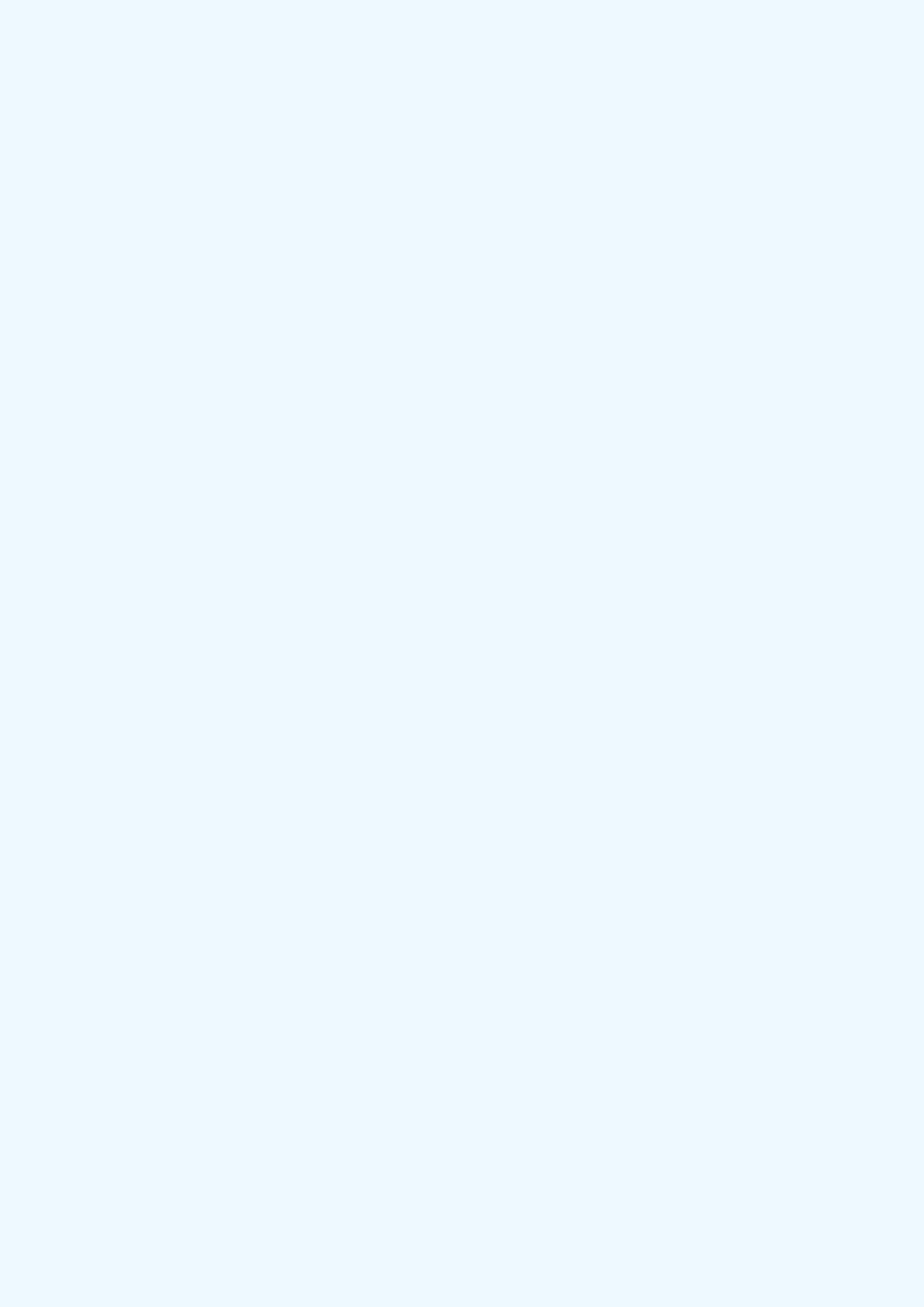# **Chapter III**

# **Functioning of State Public Sector Undertakings (Non-power Sector)**

#### **Introduction**

**3.1** State Public Sector Undertakings (Non-power Sector) consist of State Government Companies, Government-controlled other Companies, subsidiary Companies and Statutory Corporations as of 31 March 2019, operating in the Non-power Sector. These included 42 working Government Companies, one working other Government-controlled Company, eight working subsidiary companies, eight working Statutory Corporations, one inactive Statutory Corporation, 15 inactive Government Companies and three inactive subsidiary companies (*Appendix-8*).

#### **Investment in State PSUs (Non-power Sector)**

**3.2** The sector-wise investment in all State PSUs (Non-power Sector) as on 31 March 2019 is as follows:

#### **Table 3.1: Sector-wise investment in State PSUs (Non-power Sector)**

*(*` *in crore)*

|                    |                                      | <b>Investment</b> |                     |              |  |  |
|--------------------|--------------------------------------|-------------------|---------------------|--------------|--|--|
| <b>Sector</b>      | <b>Total number</b><br>of State PSUs | Equity*           | Long-term<br>loans* | <b>Total</b> |  |  |
| Social Sector      | 22                                   | 1,905.67          | 330.04              | 2,235.71     |  |  |
| Competitive Sector | 42                                   | 727.96            | 3,962.72            | 4,690.68     |  |  |
| Others             | 14                                   | 1,504.04          | 1,915.62            | 3,419.66     |  |  |
| <b>Total</b>       | 78                                   | 4,137.67          | 6,208.38            | 10,346.05    |  |  |

*(Source: Compiled based on information received from PSUs.)*

*\* Includes paid-up capital, share application money and non-current component of principal amount of loans from the Central Government, State Governments and other including Public Financial Institutions and Commercial banks.*

As on 31 March 2019, the total investment (equity and long-term loans) in 78 State PSUs (Non-power Sector) was  $\bar{\tau}$  10,346.05 crore. The investment consisted of  $\bar{\mathcal{F}}$  4,137.67 crore (39.99 *per cent*) towards equity and  $\bar{\mathcal{F}}$  6,208.38 crore (60.01 *per cent*) in long-term loans, as shown in *Appendix-8*.

#### **Budgetary Support to State PSUs (Non-power Sector)**

**3.3** The Government of West Bengal provides financial support to State PSUs in various forms through annual budget. The summarised details of budgetary outgo towards equity, loans, grants/ subsidies, loans written off and loans converted into equity during the year in respect of State PSUs for the last three years ending March 2019 are as follows in **Table 3.2**: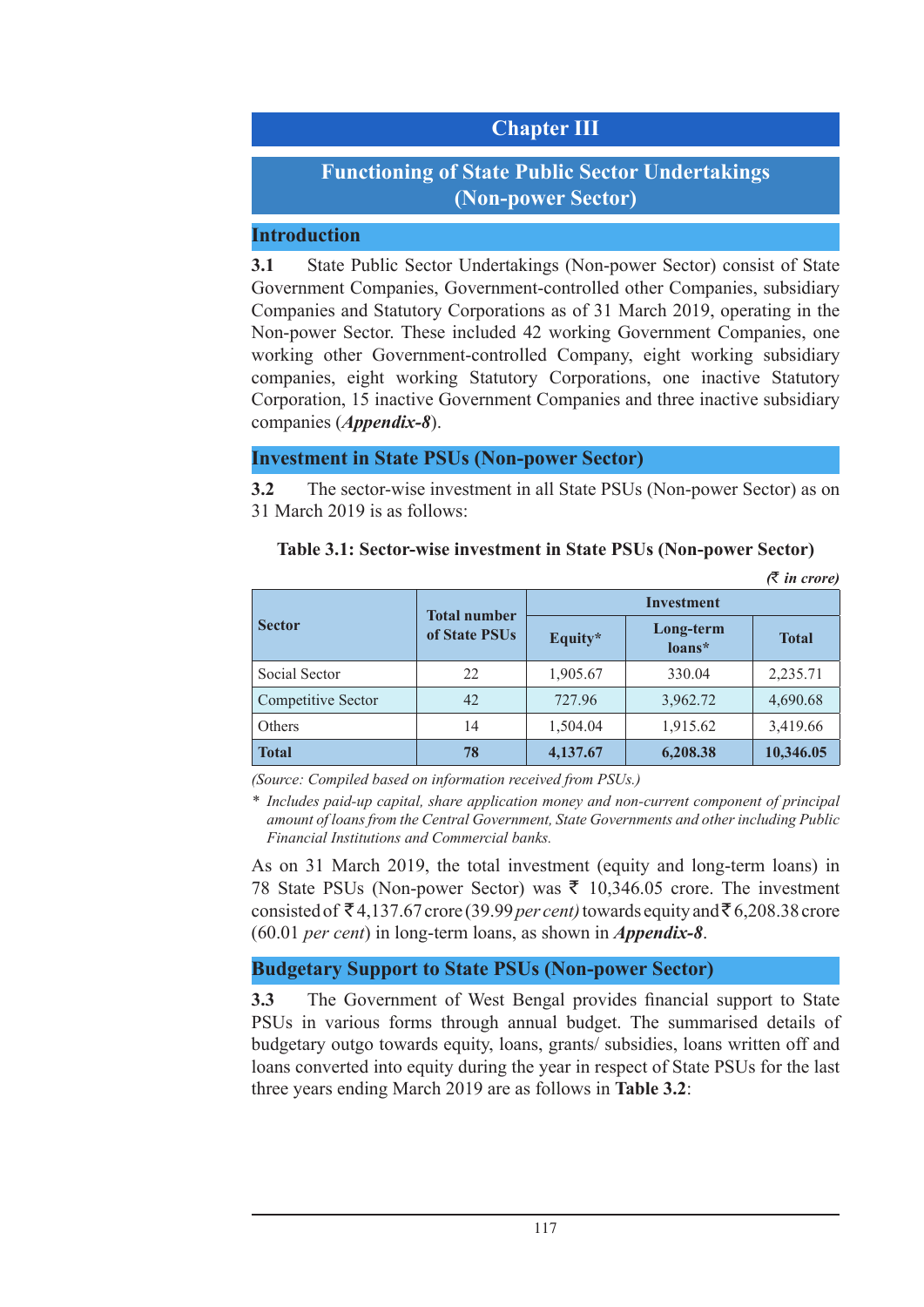|        |                                     |                          |               |                          |                          |                          | $(3 \nvert n \text{ error})$ |
|--------|-------------------------------------|--------------------------|---------------|--------------------------|--------------------------|--------------------------|------------------------------|
|        |                                     |                          | 2016-17       |                          | 2017-18                  | 2018-19                  |                              |
|        | Particulars <sup>169</sup>          | <b>Number</b><br>of PSUs | <b>Amount</b> | <b>Number</b><br>of PSUs | <b>Amount</b>            | <b>Number</b><br>of PSUs | <b>Amount</b>                |
| (i)    | <b>Equity Capital</b>               | 20                       | 300.40        | 23                       | 439.37                   | 9                        | 138.63                       |
| (11)   | Loans                               | 29                       | 523.47        | 24                       | 453.39                   | 21                       | 321.80                       |
| (iii)  | Grants/ Subsidy                     | 28                       | 1,152.73      | 31                       | 1,968.89                 | 15                       | 1,341.48                     |
| (iv)   | Total Outgo (i+ii+iii)              | $49^*$                   | 1,976.60      | $38*$                    | 2,861.65                 | $34*$                    | 1,801.91                     |
| (v)    | Loan repayment written off          | $\overline{\phantom{a}}$ |               | 2                        | 3.77                     | 11                       | 334.29                       |
| (vi)   | Loans converted into equity         |                          |               | 1                        | 13.24                    |                          |                              |
| (vii)  | Guarantees issued $170$             | $\overline{\phantom{a}}$ |               |                          | $\overline{\phantom{a}}$ |                          | -                            |
| (viii) | Guarantee Commitment <sup>171</sup> | 7                        | 2,878.98      | 7                        | 2,443.52                 | 7                        | 2,510.12                     |

## **Table 3.2: Details regarding budgetary support to State PSUs (Non-power Sector)**

*(Source: As per information furnished by PSUs)* 

\**Some of the PSUs received assistance from the State Budget under more than one of category.*

The annual budgetary assistance to State PSUs peaked in 2017-18 at  $\bar{\xi}$  2,861.65 crore. Further, the budgetary assistance for the year 2018-19 included  $\bar{\xi}$  138.63 crore,  $\bar{\xi}$  321.80 crore and  $\bar{\xi}$  1,341.48 crore in the form of equity, loans and grants/ subsidy respectively. The subsidy/ grants given by the State Government in 2018-19 were primarily to the Transport Sector ( $\bar{\mathfrak{F}}$  860.20 crore) for renovation of buses, purchase of spare parts, new buses and repayment of bank loans, while  $\bar{\tau}$  478.63 crore was disbursed to two inactive PSUs<sup>172</sup> for repayment of loans to the Government of West Bengal.

#### **Guarantee Commission**

**3.4** The State Government provides guarantees to PSUs to draw financial assistance from banks and financial institutions. The PSUs are liable to pay guarantee commission to GoWB at the rate of one *per cent per annum* on the amount outstanding against guarantees issued. During the last two years, no fresh guarantee was issued. The guarantee commitments decreased by 12.81 *per cent* from ₹ 2,878.98 crore in 2016-17 to ₹ 2,510.12 crore in 2018-19. During 2018-19, West Bengal Essential Commodities Supply Corporation Limited had paid guarantee commission of  $\bar{\bar{\xi}}$  5.45 crore. Moreover, according to Kalyani Spinning Mills Limited, total guarantee commission of  $\bar{\tau}$  0.77 crore was outstanding as of March 2019. Similar information for other PSUs was not communicated.

#### **Reconciliation with Finance Accounts of Government of West Bengal**

**3.5** The figures in respect of equity, loans and guarantees outstanding as per records of State PSUs should agree with the figures appearing in the Finance

<sup>169</sup> *Amount represents outgo from State Budget only.*

<sup>170</sup> *Government guarantees issued to the PSUs during a particular year.*

<sup>171</sup> *Closing balance of Government guarantee in respect of PSUs at the end of a particular year.*

<sup>172</sup> *Released under West Bengal Development Finance Programme to National Iron and Steel Company (1984) Limited and Neo Pipes and Tubes Limited for repayment of principal amount of Government loans (*` *155.79 crore) and accumulated interest thereon (*` *322.84 crore).*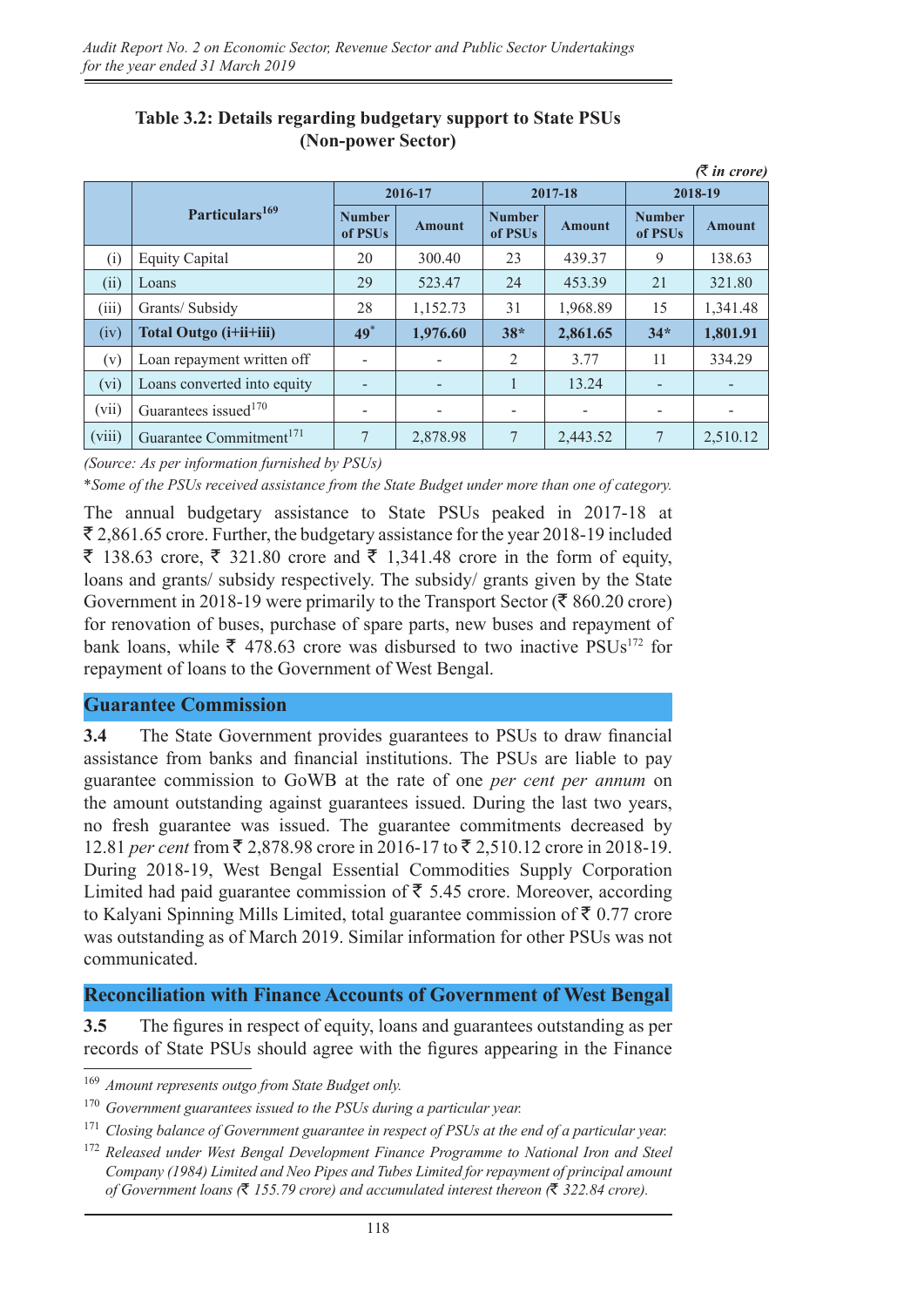Accounts of the Government of West Bengal. In case the figures do not agree, the PSUs concerned and the Finance Department should carry out reconciliation of the differences. The position in this regard as on 31 March 2019 is stated in the **Table 3.3**:

## **Table 3.3: Equity, loans and guarantees outstanding as per Finance Accounts of Government of West Bengal** *vis-à-vis* **records of State PSUs**

|                                     |                                                    |                                                         |                                          | $(3 \nvert n \text{ error})$             |
|-------------------------------------|----------------------------------------------------|---------------------------------------------------------|------------------------------------------|------------------------------------------|
| <b>Outstanding</b><br>in respect of | <b>Amount</b> as<br>per Finance<br><b>Accounts</b> | <b>Amount as per</b><br>records of State<br><b>PSUs</b> | <b>Total</b><br>Difference in<br>2018-19 | <b>Total</b><br>Difference in<br>2017-18 |
| (1)                                 | (2)                                                | (3)                                                     | $(4) = (2) - (3)$                        | (5)                                      |
| <b>Equity</b>                       | 5,475.84                                           | 3,980.10                                                | 1,494.78                                 | 1,814.41                                 |
| Loans                               | 3,844.28                                           | 4,753.22                                                | (908.94)                                 | 499.03                                   |
| <b>Guarantees</b>                   | 6,118.68                                           | 2,510.12                                                | 3,608.56                                 | 220.20                                   |

*(Source: Information furnished by PSUs and State Finance Audit Report for the year ended March 2019)*

Audit observed that differences in equity, loans and guarantees occurred in respect of 53 out of 72 PSUs, in which the Government had invested. Some of the differences were pending reconciliation for many years. These differences were brought to the notice of the concerned administrative departments and the managements of the PSUs concerned, through Audit Reports in successive years.

## **Submission of Accounts by State PSUs (Non-power Sector)**

**3.6** Out of the total 78 State PSUs (Non-power Sector) under the purview of CAG as on 31 March 2019, 59 PSUs comprising of 51 Government Companies and eight Statutory Corporations were working while the remaining 19 PSUs were inactive. Of these 78 PSUs, 77 are required to submit their annual accounts for audit by CAG. The accounts of one inactive Statutory Corporation (Great Eastern Hotel Authority) is not subject to audit by CAG. The status of timelines followed by the State PSUs in preparation of accounts is as detailed under:

## *Timeliness in preparation of accounts by the State PSUs (Non-power Sector)*

Accounts for the year 2018-19 were required to be submitted by 78 State PSUs (Non-power Sector) by 30 September 2019. However, out of 77 PSUs, only 30 (29 Government Companies, one Statutory Corporation) had submitted their accounts for the year 2018-19 for audit by CAG on or before 30 September 2019. The accounts of 48 PSUs  $(40 \text{ Government Companies}, eight^{173} \text{Statutory})$ Corporations) were in arrears. Details of arrears in submission of accounts of PSUs as of 30 September following for each of the last five financial years ending 31 March 2019 are given at **Table 3.4**:

<sup>173</sup> *First accounts of WBSCST&OBCD&FC were not submitted upto September 2019.*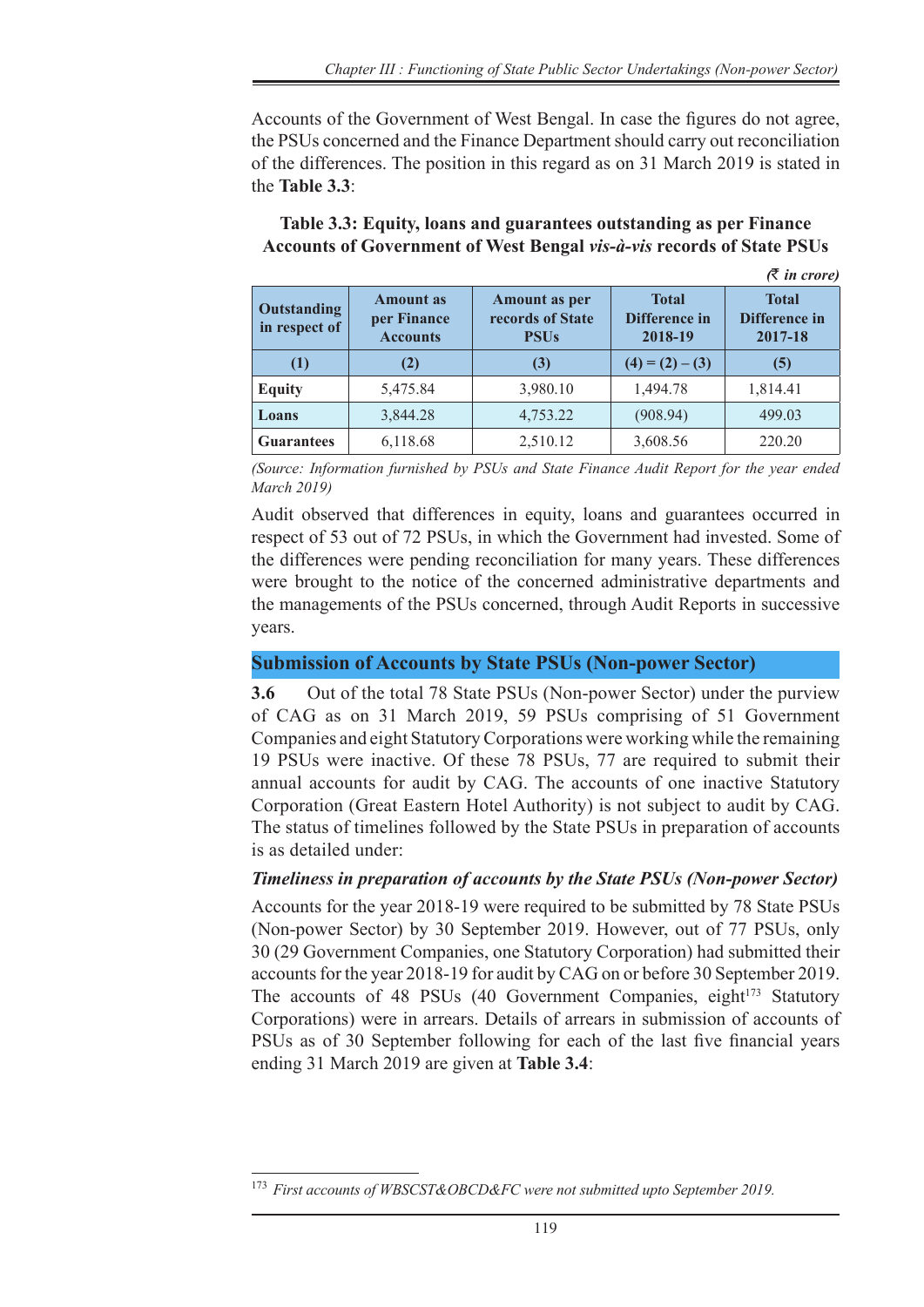| <b>Sl. No.</b>   | <b>Particulars</b>                                                | 2014-15    | 2015-16     | 2016-17 | 2017-18 | 2018-19 |
|------------------|-------------------------------------------------------------------|------------|-------------|---------|---------|---------|
| 1.               | Number of PSUs                                                    | 84         | 82          | 84      | 86      | 78      |
| $\overline{2}$ . | Number of accounts<br>submitted<br>during current year            | 73         | 80          | 78      | 96      | 84      |
| 3.               | Number of PSUs which finalised<br>accounts for the current year   | 30         | 30          | 31      | 37      | 30      |
| 4.               | Number of previous year accounts<br>finalised during current year | 43         | 50          | 47      | 59      | 54      |
| 5.               | Number of PSUs with arrears in<br>accounts                        | 54         | 52          | 53      | 49      | 48      |
| 6.               | Number of accounts in arrears                                     | 121        | 123         | 138     | 126     | 119     |
| 7.               | Extent of arrears (years)                                         | $1$ to $9$ | $1$ to $10$ | 1 to 11 | 1 to 12 | 1 to 13 |

**Table 3.4: Position relating to submission of accounts by the working State PSUs**

*(Source: Compiled based on accounts of PSUs received during the period October 2018 to September 2019)*

During the period from 01 October 2018 to 30 September 2019, 58 of the 78 State PSUs had finalised 84 annual accounts which, included 30 accounts for the year 2018-19 and 54 accounts for previous years. Further, in this period 10 PSUs had not even submitted one accounts. Thus, 119 accounts of 48 PSUs (working: 33, inactive: 15) were in arrears. The details of the latest accounts of the PSUs received up to 30 September 2019 are given at *Appendix-9*. The Administrative Departments have the responsibility to oversee the activities of these entities and to ensure that the accounts are finalised and adopted by these PSUs within the stipulated period. The Chief Secretary to the Government of West Bengal is informed quarterly regarding arrears in accounts. Sixteen SARs in respect of the seven Statutory Corporations were issued to Government during March 2014 to May 2019. These are yet to be placed in the State Legislature.

In absence of finalisation of accounts and their subsequent audit in the remaining 48 out of 78 PSUs, no assurance could be given on whether the investments and expenditure incurred had been properly accounted for and the purpose for which the amount was invested was achieved. The GoWB investment in these PSUs, therefore, remained outside the oversight of State Legislature.

*Recommendation: Administrative Departments should strictly monitor and issue necessary directions to clear the arrears in accounts. The Government may also look into the constraints in preparing the accounts of the PSUs and take necessary steps to clear the arrears in accounts*.

## **Performance of State PSUs (Non-power Sector)**

**3.7** The financial position and working results of the 78 State PSUs (Non-power Sector) as per their latest finalised accounts as on 30 September 2019 are detailed in *Appendix-9.* Their performance is analysed from the latest finalised accounts of PSUs as of 30 September of the following year for each of the last five financial years ending 31 March 2019 and discussed hereafter.

The performance of a company is traditionally assessed through percentage of turnover to State GDP, return on investment, return on equity and return on capital employed.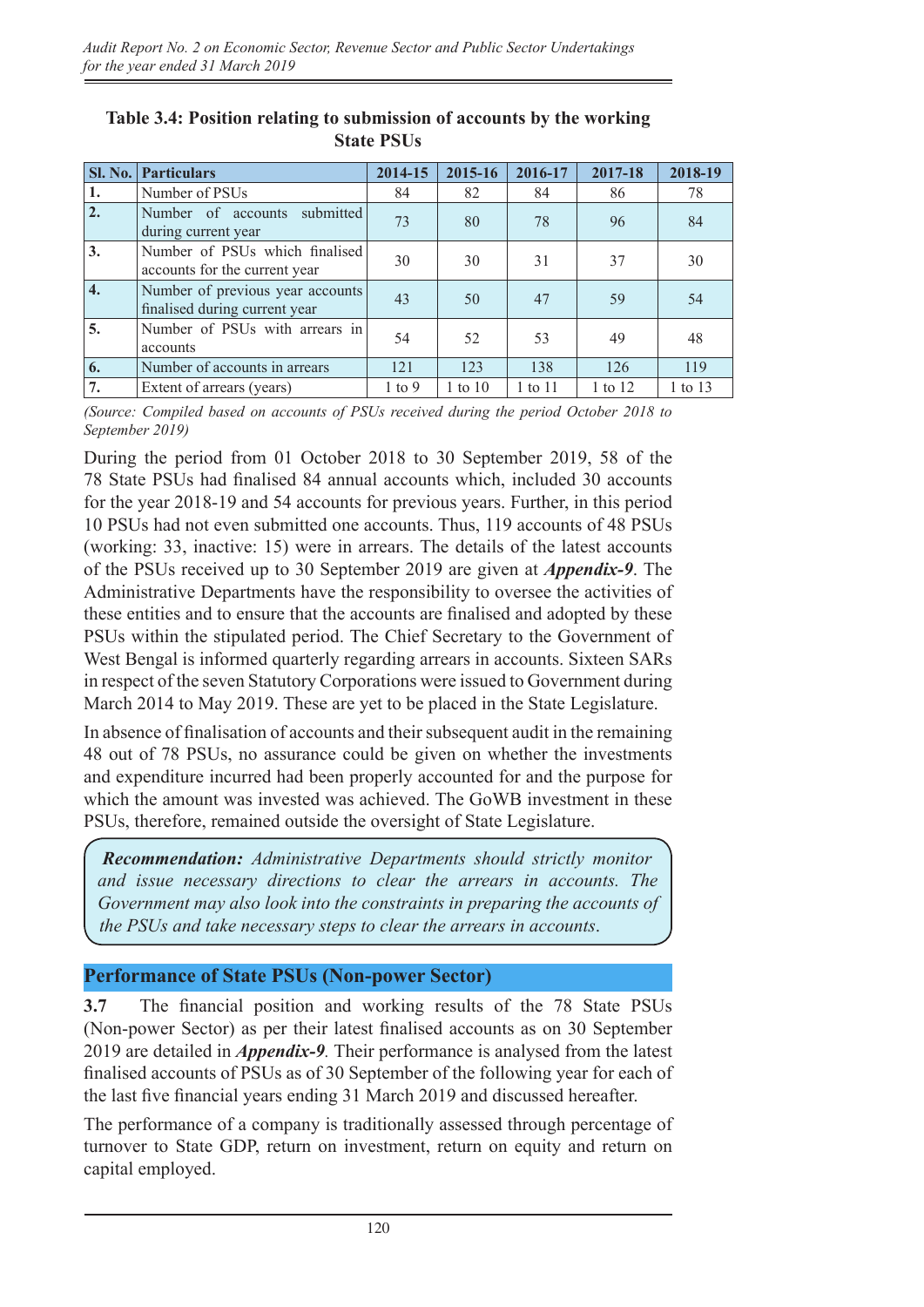## *Percentage of turnover to State GDP*

**3.7.1 Table 3.5** provides the details of turnover of State PSUs (Non-power Sector) and GDP of West Bengal for a period of five years ending March 2019:

#### **Table 3.5: Details of Turnover of Non-power State PSUs** *vis-à-vis* **GDP of West Bengal**

|                                                  |           |             |          |         | $(3 \nvert n \text{ error})$ |
|--------------------------------------------------|-----------|-------------|----------|---------|------------------------------|
| <b>Particulars</b>                               | 2014-15   | 2015-16     | 2016-17  | 2017-18 | 2018-19                      |
| Turnover                                         | 13,770.12 | 5,202.68    | 5,923.62 |         | $12,126.13$   19,642.38      |
| Percentage change of turnover over previous year |           | $(-) 62.22$ | 13.86    | 104.71  | 61.98                        |
| GDP of West Bengal                               | 7,18,082  | 7.97.300    | 8.79.167 |         | $10,20,858$   11,77,586      |
| Percentage change of GDP over previous year      |           | 11.03       | 10.27    | 16.12   | 15.35                        |
| Percentage of turnover to GDP of West Bengal     | 1.91      | 0.65        | 0.67     | 119     | 1.67                         |

*(Source: Compiled based on turnover figures of State PSUs and State GDP figures as per information in previous Audit Reports and the Finance Accounts, Volume‑I, 2018‑19, GoWB)*

The turnover of these PSUs decreased sharply in 2015-16 over 2014-15 by 37.78 *per cent* due to disinvestment of controlling stake in Haldia Petrochemicals Limited (HPL). It increased in 2017-18 and 2018-19 by 104.71 *per cent* and 61.98 *per cent* respectively over the preceding years due to the addition and expansion of business of a new Government Company, *viz.* West Bengal State Beverages Corporation Limited. The Compounded Annual Growth Rate (CAGR)174 of State GDP was 13.16 *per cent* during last five years, while the corresponding CAGR for turnover of non-power PSUs was 9.34 *per cent*.

### *Rate of Real Return on Investment*

**3.7.2** Rate of Real Return on Investment is the percentage of profit or loss to the Present Value (PV) of total investment. The overall position of profits earned/ losses<sup>175</sup> incurred by all 78 State PSUs (Non-power Sector) during 2014-15 to 2018-19 is depicted below in **Chart 3.1**:



**Chart 3.1: Profit/ Losses earned/ incurred by State PSUs (Non-power Sector) during the years**

*(Source: As per latest Accounts as of 30 September following the respective financial years)*

<sup>174</sup> Rate of Compounded Annual Growth ((value of 2018-19/value of 2014-15)  $\land$  ((1/4 years) *a -1)*  $*$  *100) where turnover and GSDP for the year 2014-15 was* ₹ *13,770.12 crore and* ` *7,18,082 crore respectively.*

<sup>175</sup> *Figures are as per the latest finalised accounts of the respective years.*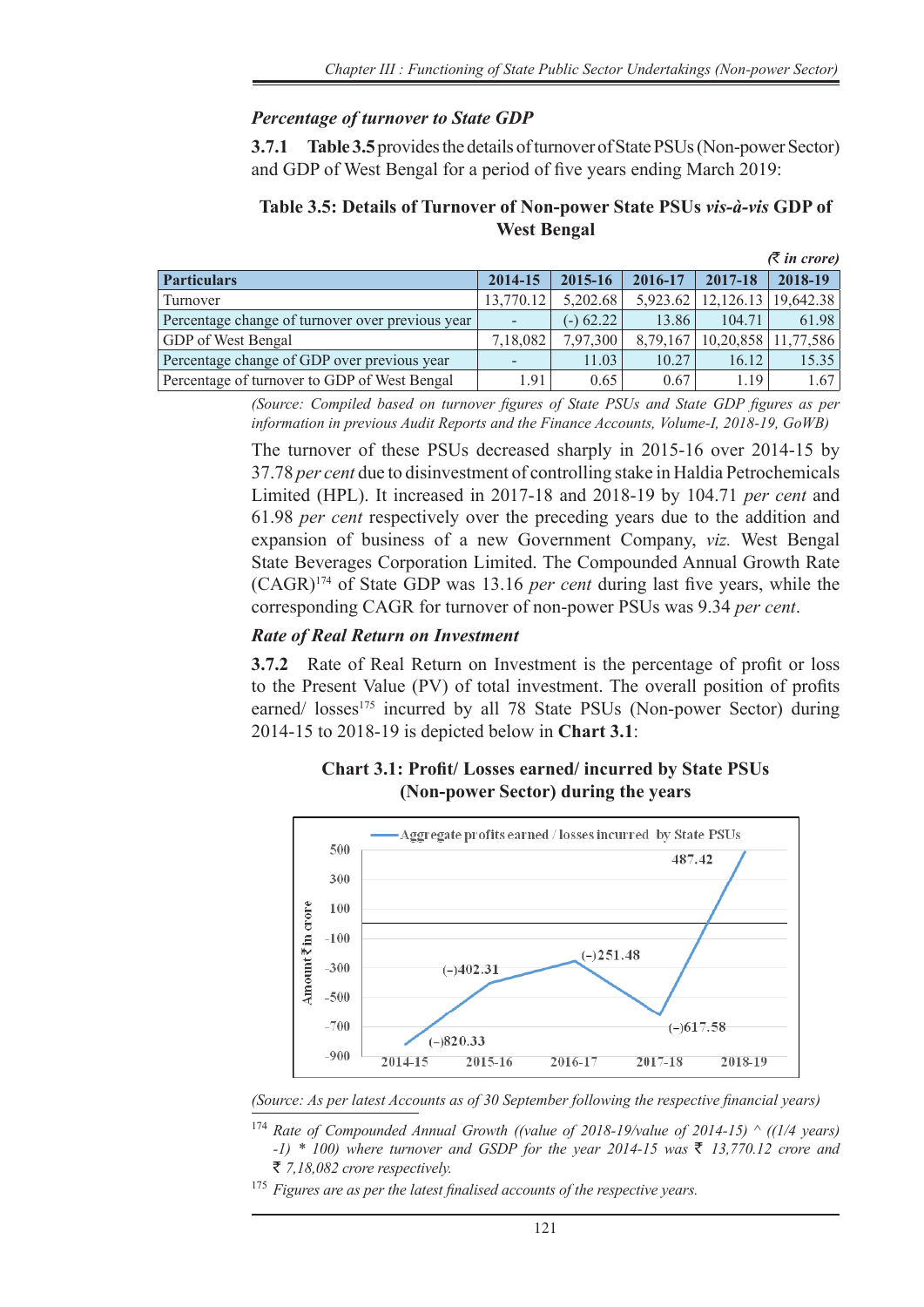The loss of  $\bar{\bar{\xi}}$  820.33 crore incurred by these PSUs in 2014-15 turned into profit of  $\bar{\tau}$  487.42 crore in 2018-19. This is largely due to a significant jump in the profits of West Bengal Industrial Development Corporation Limited (WBIDCL) from ₹ 26.31 crore in 2017-18 to ₹ 885.27 crore in 2018-19, mainly on account of re-classification of items to profit or loss on adoption of Ind AS in 2018‑19.Since this is not actual profit it will not be repeated in subsequent years.

As per latest finalised accounts of 58 working PSUs till September 2019, 30 PSUs earned aggregate profit of  $\bar{\tau}$  1,314.22 crore and 28 PSUs incurred aggregate losses of  $\bar{\bar{\xi}}$  573.08 crore. The working results of each PSUs as per its latest available accounts is given in *Appendix-9*. The remaining one<sup>176</sup> corporation has not yet submitted its first accounts till September 2019. Besides WBIDCL ( $\bar{\mathcal{R}}$  885.27 crore), the other top profit earning company was West Bengal State Beverages Corporation Limited ( $\bar{\tau}$  80.30 crore). The major contributors to the losses were Calcutta State Transport Corporation  $(\bar{\mathbf{\mathcal{R}}} 68 \text{ crore})$ , West Bengal Transport Corporation Limited ( $\bar{\mathbf{\mathcal{R}}} 188.92$  crore) and West Bengal Surface Transport Corporation Limited ( $\bar{\epsilon}$  89.98 crore).

#### *Rate of Real Return on the basis of historical cost of investment*

**3.7.3** For the purpose of calculation of the RORR the total figure of investment in working Non-power Sector PSUs by the Government of West Bengal, Government of India and others has been arrived by considering equity, interest free loans and grants as well as subsidies for operational and management purposes. As per the latest accounts finalised till September 2019, equity of the GoWB, GoI and others in these 78 non-power State PSUs, aggregated to  $\bar{\xi}$  4,137.67 crore and grants as well as subsidies for operational and management expenses adding up to  $\bar{\tau}$  18,587.54 crore. Out of the outstanding long-term loans of  $\bar{\tau}$  6,208.38 crore,  $\bar{\tau}$  546.30 crore was interest-free. Thus, the aggregate investment in these PSUs on the basis of historical cost stood at  $\bar{\tau}$  23,271.51 crore  $({\bar$ E 4,137.67 crore +  $\bar{\bar{}}$  18,587.54 crore +  $\bar{\bar{}}$  546.30 crore). The sector-wise rate of real return on investment on the basis of historical cost of investment for the period 2014-15 to 2018-19 is given in **Table 3.6:**

**Table 3.6 Sector wise Rate of Real Return on Investment on historical cost basis**

|                                     |                                 |                                   |                                                                                                                                                  |                                       |              | $(3 \nvert n \nvert c)$                      |  |  |
|-------------------------------------|---------------------------------|-----------------------------------|--------------------------------------------------------------------------------------------------------------------------------------------------|---------------------------------------|--------------|----------------------------------------------|--|--|
| <b>Year wise</b>                    | <b>Total</b><br><b>Earnings</b> |                                   | Investment in the form of equity, interest free<br>loans and grants/ subsidies for operational &<br>management expenses on historical cost basis |                                       |              |                                              |  |  |
| <b>Sector-wise</b><br>break-up      | for the<br>year                 | Govt.<br>of West<br><b>Bengal</b> | Govt. of<br>India                                                                                                                                | <b>Funds</b><br>invested by<br>others | <b>Total</b> | on historical<br>cost basis<br>(in per cent) |  |  |
|                                     |                                 |                                   | 2014-15                                                                                                                                          |                                       |              |                                              |  |  |
| <b>Social Sector</b>                | 99.81                           | 8,403.36                          | 325.92                                                                                                                                           | 7.57                                  | 8,736.85     | 1.14                                         |  |  |
| <b>Competitive</b><br><b>Sector</b> | $(-) 1,079.20$                  | 6,434.99                          | 50.15                                                                                                                                            | 48.62                                 | 6,533.76     | $(-) 16.52$                                  |  |  |
| <b>Others</b>                       | 159.06                          | 1,691.56                          | 1,082.44                                                                                                                                         | 19.92                                 | 2,793.92     | 5.69                                         |  |  |
| <b>Total</b>                        | 820.33<br>$(-)$                 | 16,529.91                         | 1,458.51                                                                                                                                         | 76.11                                 | 18,064.53    | (-) 4.54                                     |  |  |

<sup>176</sup> *WBSCST&OBCD&FC*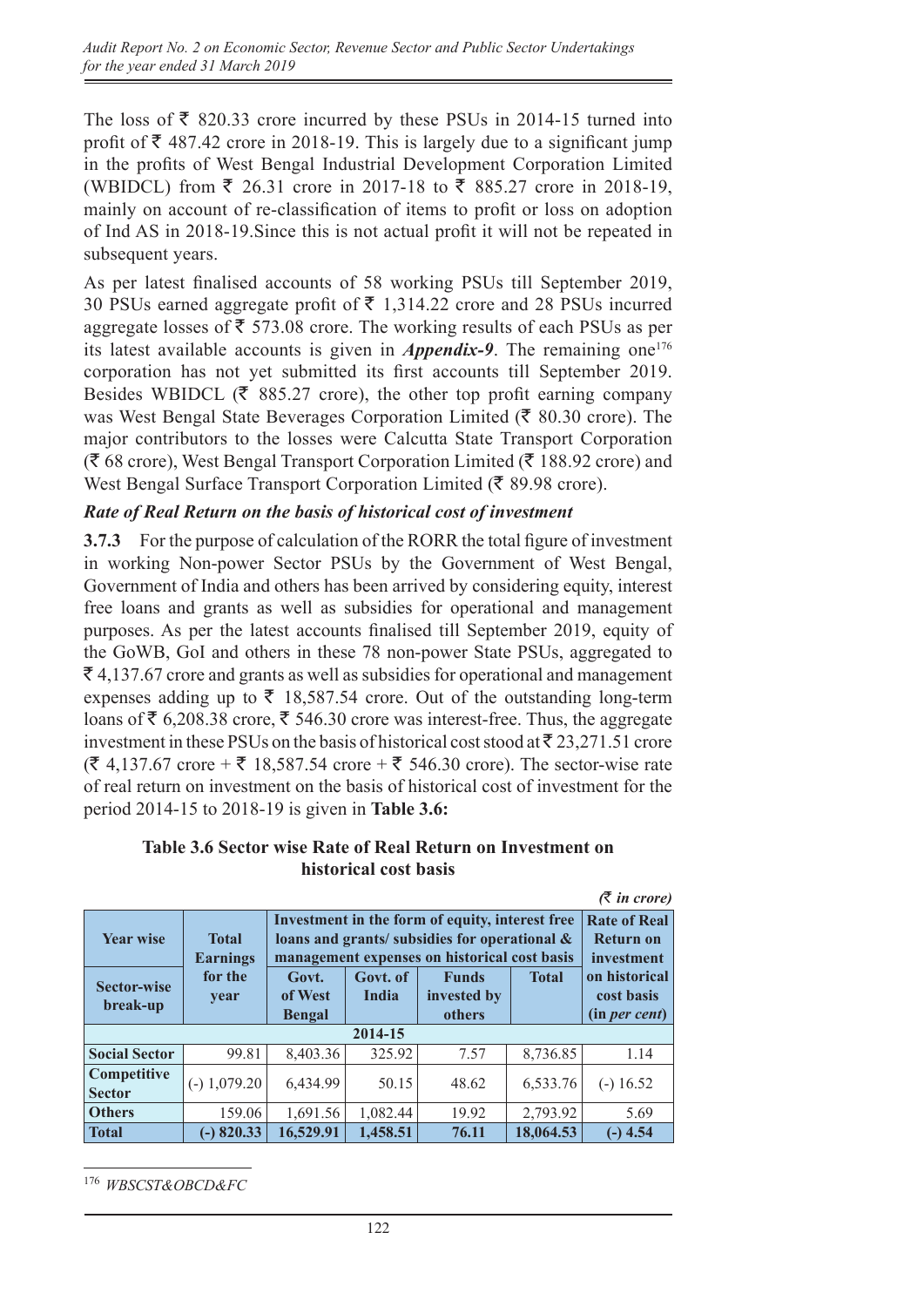| <b>Year wise</b>               | <b>Total</b><br><b>Earnings</b> | Investment in the form of equity, interest free<br>loans and grants/ subsidies for operational &<br>management expenses on historical cost basis | <b>Rate of Real</b><br><b>Return on</b><br>investment |                                       |              |                                              |
|--------------------------------|---------------------------------|--------------------------------------------------------------------------------------------------------------------------------------------------|-------------------------------------------------------|---------------------------------------|--------------|----------------------------------------------|
| <b>Sector-wise</b><br>break-up | for the<br>year                 | Govt.<br>of West<br><b>Bengal</b>                                                                                                                | Govt. of<br><b>India</b>                              | <b>Funds</b><br>invested by<br>others | <b>Total</b> | on historical<br>cost basis<br>(in per cent) |
|                                |                                 |                                                                                                                                                  | 2015-16                                               |                                       |              |                                              |
| <b>Social Sector</b>           | 71.98                           | 8,996.89                                                                                                                                         | 325.92                                                | 7.57                                  | 9,330.38     | 0.77                                         |
| Competitive<br><b>Sector</b>   | $(-) 660.02$                    | 6,210.72                                                                                                                                         | 50.15                                                 | 48.62                                 | 6,309.49     | $(-) 10.46$                                  |
| <b>Others</b>                  | 185.73                          | 1,979.35                                                                                                                                         | 1,087.44                                              | 19.92                                 | 3,086.71     | 6.02                                         |
| <b>Total</b>                   | 402.31<br>$(-)$                 | 17,186.96                                                                                                                                        | 1,463.51                                              | 76.11                                 | 18,726.58    | $(-) 2.15$                                   |
|                                |                                 |                                                                                                                                                  | 2016-17                                               |                                       |              |                                              |
| <b>Social Sector</b>           | 87.09                           | 9,576.28                                                                                                                                         | 325.92                                                | 7.57                                  | 9,909.77     | 0.88                                         |
| Competitive<br><b>Sector</b>   | $(-)$ 486.11                    | 7,047.38                                                                                                                                         | 50.15                                                 | 48.62                                 | 7,146.15     | $(-) 6.80$                                   |
| <b>Others</b>                  | 147.54                          | 2,240.65                                                                                                                                         | 1,102.45                                              | 19.92                                 | 3,363.02     | 4.39                                         |
| <b>Total</b>                   | 251.48<br>$(-)$                 | 18,864.31                                                                                                                                        | 1,478.52                                              | 76.11                                 | 20,418.94    | $(-) 1.23$                                   |
|                                |                                 |                                                                                                                                                  | 2017-18                                               |                                       |              |                                              |
| <b>Social Sector</b>           | 24.53                           | 10,414.25                                                                                                                                        | 319.17                                                | 7.62                                  | 10,741.04    | 0.23                                         |
| Competitive<br><b>Sector</b>   | $(-) 759.30$                    | 8,349.11                                                                                                                                         | 55.29                                                 | 46.59                                 | 8,450.99     | $(-) 8.98$                                   |
| <b>Others</b>                  | 117.19                          | 2,361.23                                                                                                                                         | 1,105.20                                              | 8.32                                  | 3,474.75     | 3.37                                         |
| <b>Total</b>                   | $(-)$ 617.58                    | 21,124.59                                                                                                                                        | 1,479.66                                              | 62.53                                 | 22,666.78    | $(-) 2.72$                                   |
|                                |                                 |                                                                                                                                                  | 2018-19                                               |                                       |              |                                              |
| <b>Social Sector</b>           | $(-) 23.75$                     | 10,302.53                                                                                                                                        | 319.42                                                | 6.70                                  | 10,628.65    | $(-) 0.22$                                   |
| Competitive<br><b>Sector</b>   | $(-)$ 500.96                    | 8,990.78                                                                                                                                         | 55.29                                                 | 19.05                                 | 9,065.12     | $(-) 5.53$                                   |
| <b>Others</b>                  | 1,012.13                        | 2,453.97                                                                                                                                         | 1,115.45                                              | 8.32                                  | 3,577.74     | 28.29                                        |
| <b>Total</b>                   | 487.42                          | 24,747.28                                                                                                                                        | 1,490.16                                              | 34.07                                 | 23,271.51    | 2.09                                         |

*(Source: Compiled based on information received from PSUs)*

It would be seen from the table that while PSUs in the competitive sector had a negative return in all five years, the social sector had a negative return in the last one year. Only the 'others' sector had a positive return in all five years, with 2018-19 having a significant jump on account of profits made ( $\bar{\mathcal{R}}$  885.27 crore) by WBIDCL.

These 78 PSUs included 19 inactive PSUs and one<sup>177</sup> working PSU that had not submitted any account up to September 2019. Out of 58 working PSUs, there were eight Statutory Corporations and 50 Government Companies. It was seen from earlier Audit Reports, that 13 out of these 50 Companies had continuously incurred losses for five or more years according to their latest available accounts. These Companies had, however, not undergone financial restructuring or re-capitalisation in the past five years.

#### *Return on Investment on the basis of Present Value of Investment*

**3.7.4** Traditional calculation of return based only on the basis of historical cost ignores the present value of money. Calculating RORR on the basis of PV is a more adequate assessment. These 78 non-power PSUs as a whole, had a positive rate of real return on investment only in the year 2018-19. The PV of the total investment in the working State PSUs (Non-power Sector) was computed on the following assumptions:

<sup>177</sup> *West Bengal Scheduled Castes, Scheduled Tribes & Other Backward Classes Development & Finance Corporation*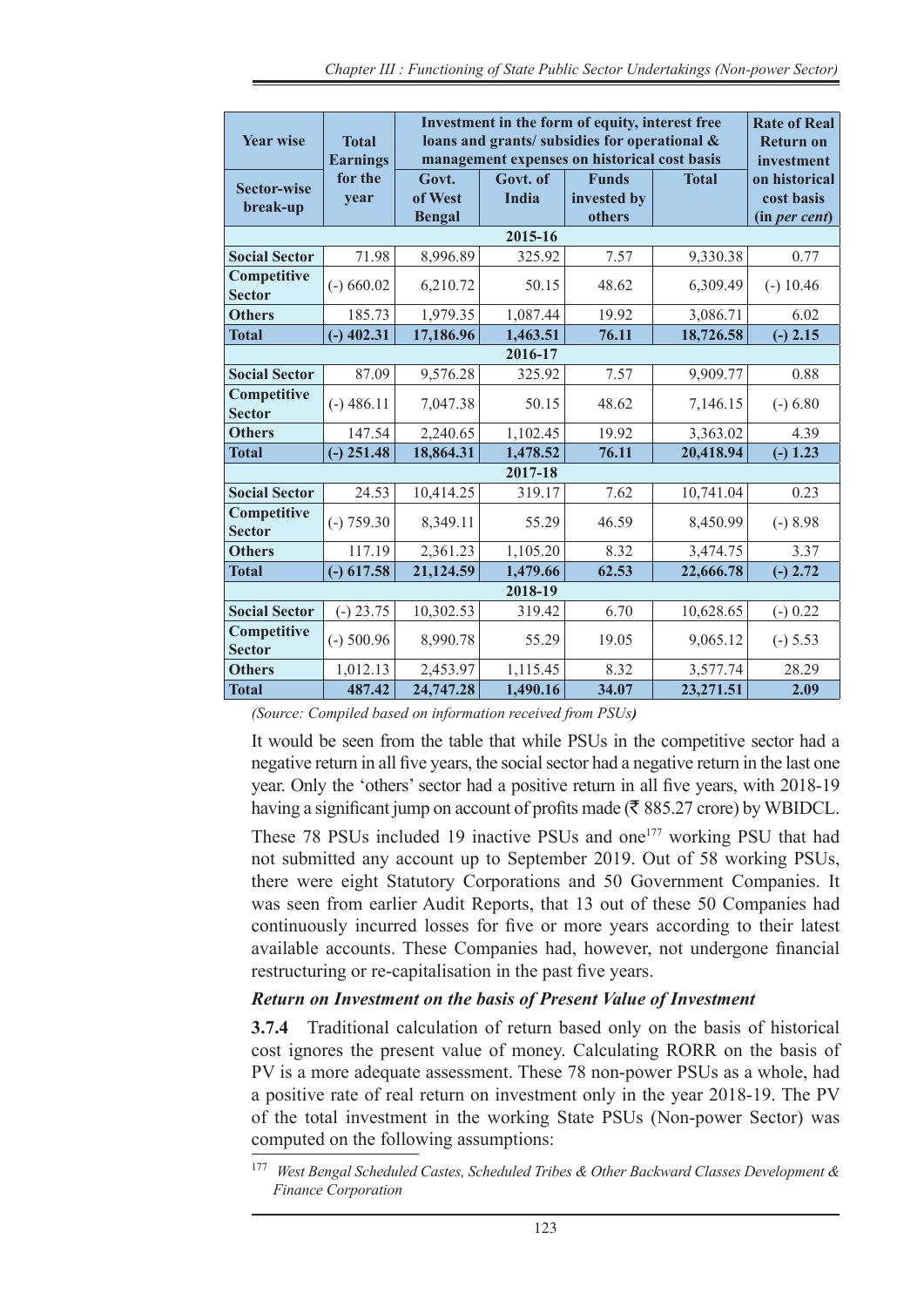- The equity infused minus disinvestment has been reckoned as investment for calculating the rate of real return on investments. Further, interest free long-term loans and assistance as grants/ subsidies have been considered as investment infusion. In case of either repayment of loans by the PSUs or their subsequent conversion to equity/ interest bearing loans, the PV was calculated on the reduced balances of interest free loans over the period.
- The average rate of interest on government borrowings for the concerned financial year<sup>178</sup> was adopted as compounded rate for arriving at present value since they represent the cost incurred towards investment of funds for the year and therefore considered as the minimum expected rate of return on investments.

The investment by the GoWB, GoI and others in the Non-power State PSUs at the end of the year 2018-19 was  $\bar{\tau}$  23,271.51 crore consisting of equity  $(\bar{\mathcal{F}}$  4,137.67 crore), interest free loans ( $\bar{\mathcal{F}}$  546.30 crore) and grants/ subsidies  $(\bar{\mathcal{F}}$  18,587.54 crore). The PV of funds infused by the GoWB, GoI and others up to 31 March 2019 amounted to  $\bar{z}$  1,42,845.97 crore.

The sector-wise comparison of returns on funds at historical cost and at present value for the five years from 2014-15 to 2018‑19 are given in **Table 3.7:**

|                                              |                                                 |                                                                                                                                                     |                                                             |                                                                                 | $(3 \nvert n \text{ core})$                                        |
|----------------------------------------------|-------------------------------------------------|-----------------------------------------------------------------------------------------------------------------------------------------------------|-------------------------------------------------------------|---------------------------------------------------------------------------------|--------------------------------------------------------------------|
| Year wise/<br><b>Sector-wise</b><br>break-up | <b>Total</b><br><b>Earnings for</b><br>the year | <b>Total Investment in the form</b><br>of equity, IFL and grants/<br>subsidies for operational &<br>management expenses on<br>historical cost basis | <b>RROI</b> on<br>historical<br>cost basis<br>(in per cent) | <b>Present value</b><br>of the total<br>investment at<br>the end of the<br>vear | <b>RROI</b> on<br>PV of the<br><i>investments</i><br>(in per cent) |
|                                              |                                                 | 2014-15                                                                                                                                             |                                                             |                                                                                 |                                                                    |
| <b>Social Sector</b>                         | 99.81                                           | 8,736.85                                                                                                                                            | 1.14                                                        | 10,916.47                                                                       | 0.91                                                               |
| Competitive<br><b>Sector</b>                 | $(-) 1,079.20$                                  | 6,533.76                                                                                                                                            | $(-) 16.52$                                                 | 56,491.05                                                                       | $(-) 1.91$                                                         |
| <b>Others</b>                                | 159.06                                          | 2,793.92                                                                                                                                            | 5.69                                                        | 5,996.49                                                                        | 2.65                                                               |
| <b>Total</b>                                 | 820.33<br>$(-)$                                 | 18,064.53                                                                                                                                           | $(-)$ 4.54                                                  | 73,404.01                                                                       | $(-)1.12$                                                          |
|                                              |                                                 | 2015-16                                                                                                                                             |                                                             |                                                                                 |                                                                    |
| <b>Social Sector</b>                         | 71.98                                           | 9,330.38                                                                                                                                            | 0.77                                                        | 13,572.52                                                                       | 0.53                                                               |
| Competitive<br><b>Sector</b>                 | $(-) 660.02$                                    | 6,309.49                                                                                                                                            | $(-) 10.46$                                                 | 66,895.97                                                                       | $(-) 0.99$                                                         |
| <b>Others</b>                                | 185.73                                          | 3,086.71                                                                                                                                            | 6.02                                                        | 6,781.99                                                                        | 2.74                                                               |
| <b>Total</b>                                 | $(-)$ 402.31                                    | 18,726.58                                                                                                                                           | $(-) 2.15$                                                  | 87,250.48                                                                       | $(-) 0.46$                                                         |
|                                              |                                                 | 2016-17                                                                                                                                             |                                                             |                                                                                 |                                                                    |
| <b>Social Sector</b>                         | 87.09                                           | 9,909.77                                                                                                                                            | 0.88                                                        | 16,572.21                                                                       | 0.53                                                               |
| Competitive<br><b>Sector</b>                 | $(-)$ 486.11                                    | 7,146.15                                                                                                                                            | $(-) 6.80$                                                  | 79,048.78                                                                       | $(-) 0.61$                                                         |
| <b>Others</b>                                | 147.54                                          | 3,363.02                                                                                                                                            | 4.39                                                        | 7,616.17                                                                        | 1.94                                                               |
| <b>Total</b>                                 | 251.48<br>$(-)$                                 | 20,418.94                                                                                                                                           | $(-) 1.23$                                                  | 103,237.16                                                                      | $(-) 0.24$                                                         |

#### **Table 3.7: Sector wise Real Rate of Return on total investment on Present Value**

<sup>&</sup>lt;sup>178</sup> *The average rate of interest on government borrowings was adopted from the Reports of the C&AG of India on State Finances (Government of West Bengal) for the concerned year wherein the average rate for interest paid = Interest Payment/[(Amount of previous year's Fiscal Liabilities + Current year's Fiscal Liabilities)/2]\*100.*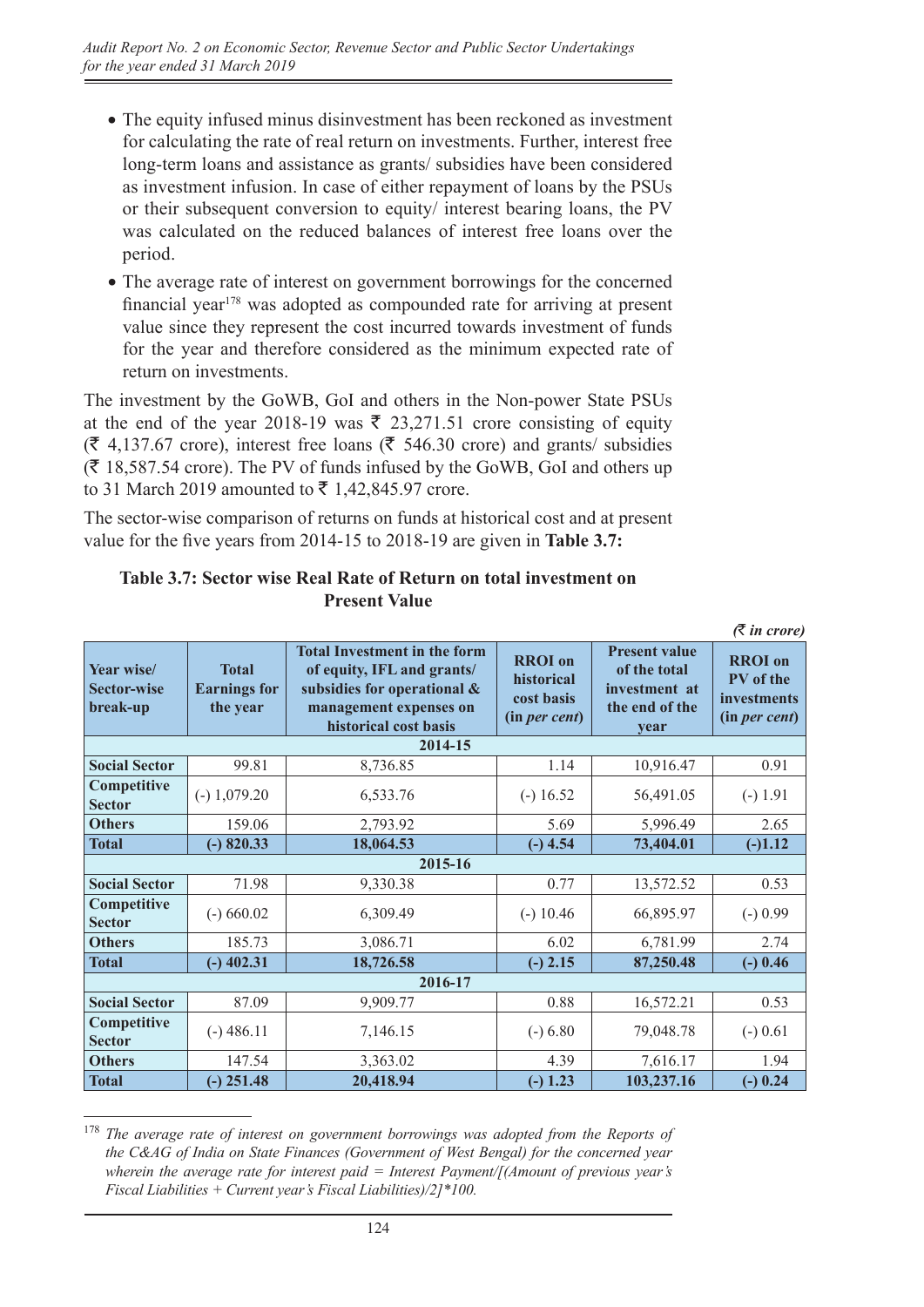| Year wise/<br><b>Sector-wise</b><br>break-up | <b>Total</b><br><b>Earnings for</b><br>the year | <b>Total Investment in the form</b><br>of equity, IFL and grants/<br>subsidies for operational &<br>management expenses on<br>historical cost basis | <b>RROI</b> on<br>historical<br>cost basis<br>(in per cent) | <b>Present value</b><br>of the total<br>investment at<br>the end of the<br>year | <b>RROI</b> on<br>PV of the<br>investments<br>(in <i>per cent</i> ) |
|----------------------------------------------|-------------------------------------------------|-----------------------------------------------------------------------------------------------------------------------------------------------------|-------------------------------------------------------------|---------------------------------------------------------------------------------|---------------------------------------------------------------------|
|                                              |                                                 | 2017-18                                                                                                                                             |                                                             |                                                                                 |                                                                     |
| <b>Social Sector</b>                         | 24.53                                           | 10,741.04                                                                                                                                           | 0.23                                                        | 20,329.02                                                                       | 0.12                                                                |
| Competitive<br><b>Sector</b>                 | $(-) 759.30$                                    | 8,450.99                                                                                                                                            | $(-) 8.98$                                                  | 93,542.13                                                                       | $(-) 0.81$                                                          |
| <b>Others</b>                                | 117.19                                          | 3,474.75                                                                                                                                            | 3.37                                                        | 8,359.06                                                                        | 1.40                                                                |
| <b>Total</b>                                 | $(-)$ 617.58                                    | 22,666.78                                                                                                                                           | $(-) 2.72$                                                  | 122,230.21                                                                      | $(-) 0.51$                                                          |
|                                              |                                                 | 2018-19                                                                                                                                             |                                                             |                                                                                 |                                                                     |
| <b>Social Sector</b>                         | $(-) 23.75$                                     | 10,628.65                                                                                                                                           | $(-) 0.22$                                                  | 24,071.81                                                                       | $(-) 0.10$                                                          |
| Competitive<br><b>Sector</b>                 | $(-)$ 500.96                                    | 9,065.12                                                                                                                                            | $(-) 5.53$                                                  | 1,09,673.94                                                                     | $(-) 0.46$                                                          |
| <b>Others</b>                                | 1,012.13                                        | 3,577.74                                                                                                                                            | 28.29                                                       | 9,100.22                                                                        | 11.12                                                               |
| <b>Total</b>                                 | 487.42                                          | 23,271.51                                                                                                                                           | 2.09                                                        | 1,42,845.97                                                                     | 0.34                                                                |

*(Source: Compiled based on information received from PSUs)*

The return earned on total investment on historical cost basis (2.09 *per cent*) and present value (0.34 *per cent*) was positive only in 2018-19. Further, in this year, the returns from 'Others' sector on present value was 11.12 *per cent* as against return of 28.29 *per cent* based on the historic cost of investment. Moreover, the Social and Competitive sectors incurred losses in 2018-19.

## *Return on Equity*

**3.7.5** Return on Equity (RoE) is a measure of financial performance to assess how effectively management is using shareholders' funds to create profits and is calculated by dividing net income (*i.e.* net profit after taxes) by shareholders' funds, expressed as a percentage.

Shareholders' funds of a Company are calculated by adding paid-up capital including share application money and free reserves net of accumulated losses and deferred revenue expenditure. A positive shareholders' funds implies that the company has enough assets to cover its liabilities while negative shareholder equity means that liabilities exceed assets. It is also known as net worth.

Sector wise RoE computed in respect of all Non-power State PSUs as per their latest annual financial accounts is detailed in **Table 3.8**:

## **Table 3.8: Sector wise Return on Equity**

 $\sigma$  *in quanci* 

|                           |                        |                            | $\cup$ in crores      |  |  |  |  |  |  |
|---------------------------|------------------------|----------------------------|-----------------------|--|--|--|--|--|--|
|                           | <b>Net Profit/Loss</b> | <b>Shareholders' funds</b> | RoE in per cent       |  |  |  |  |  |  |
| (1)                       | (2)                    | (3)                        | $(4)=\{(2)*(3)\}/100$ |  |  |  |  |  |  |
|                           | 2014-15                |                            |                       |  |  |  |  |  |  |
| <b>Social Sector</b>      | 99.81                  | 4,042.24                   | 2.47                  |  |  |  |  |  |  |
| <b>Competitive Sector</b> | $(-) 1,079.20$         | $(-) 6,031.61$             |                       |  |  |  |  |  |  |
| <b>Others</b>             | 159.06                 | 1,126.99                   | 14.11                 |  |  |  |  |  |  |
| <b>Total</b>              | $(-) 820.33$           | $(-) 862.38$               |                       |  |  |  |  |  |  |
|                           |                        | 2015-16                    |                       |  |  |  |  |  |  |
| <b>Social Sector</b>      | 71.98                  | 3,302.75                   | 2.18                  |  |  |  |  |  |  |
| <b>Competitive Sector</b> | $(-) 660.02$           | $(-) 6, 111.02$            |                       |  |  |  |  |  |  |
| <b>Others</b>             | 185.73                 | 754.39                     | 24.62                 |  |  |  |  |  |  |
| <b>Total</b>              | $(-)$ 402.31           | $(-)$ 2,053.88             |                       |  |  |  |  |  |  |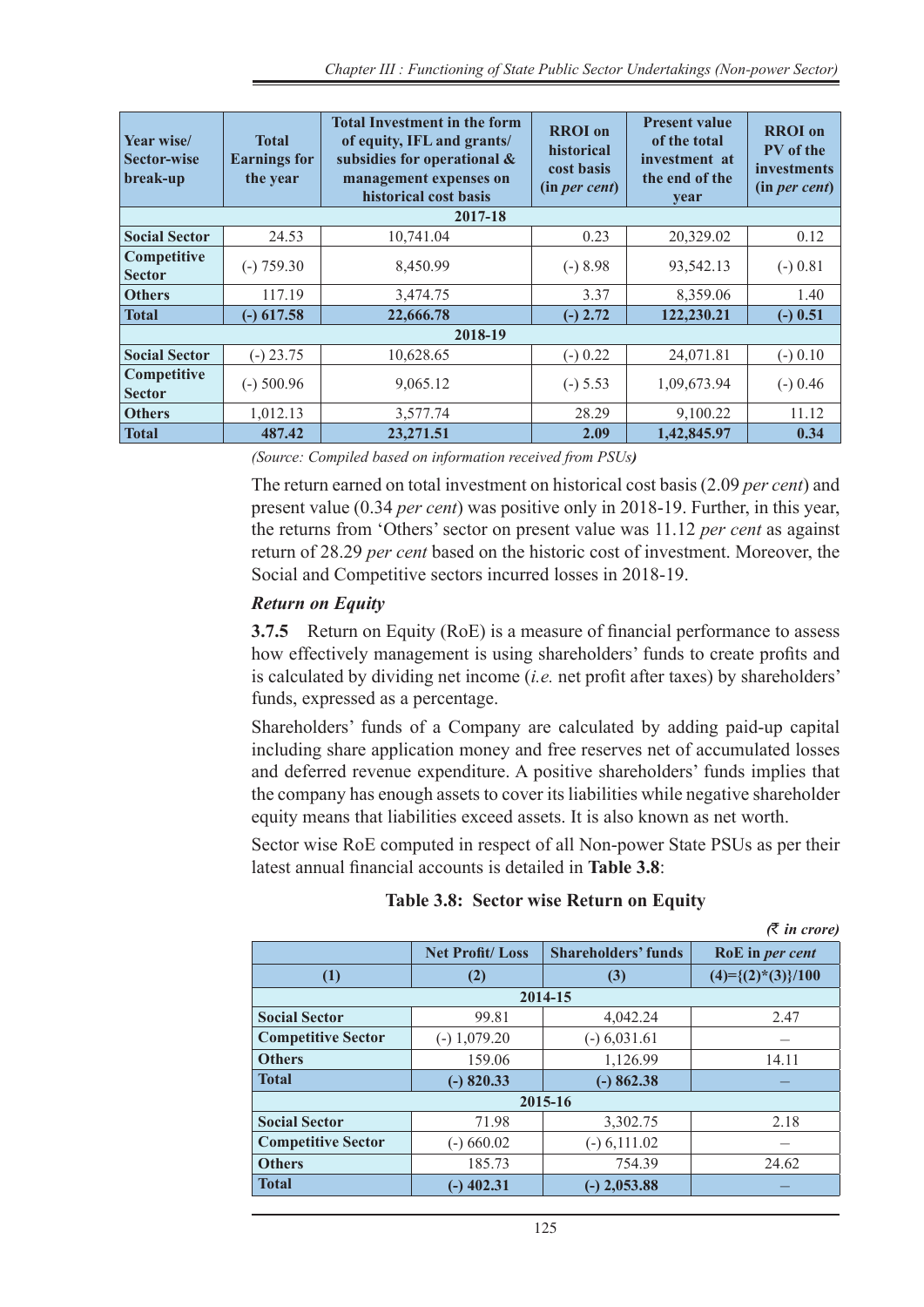|                           | <b>Net Profit/Loss</b> | <b>Shareholders' funds</b> | RoE in per cent       |  |  |  |  |  |
|---------------------------|------------------------|----------------------------|-----------------------|--|--|--|--|--|
| (1)                       | (2)                    | (3)                        | $(4)=\{(2)*(3)\}/100$ |  |  |  |  |  |
| 2016-17                   |                        |                            |                       |  |  |  |  |  |
| <b>Social Sector</b>      | 87.09                  | 2,417.89                   | 3.60                  |  |  |  |  |  |
| <b>Competitive Sector</b> | $(-)$ 486.11           | $(-) 7,420.35$             |                       |  |  |  |  |  |
| <b>Others</b>             | 147.54                 | 1,436.80                   | 10.27                 |  |  |  |  |  |
| <b>Total</b>              | $(-)$ 251.48           | $(-)$ 3,565.66             |                       |  |  |  |  |  |
|                           |                        | 2017-18                    |                       |  |  |  |  |  |
| <b>Social Sector</b>      | 24.53                  | 2,923.98                   | 0.84                  |  |  |  |  |  |
| <b>Competitive Sector</b> | $(-) 759.30$           | $(-) 10,200.71$            |                       |  |  |  |  |  |
| <b>Others</b>             | 117.19                 | 1,048.58                   | 11.18                 |  |  |  |  |  |
| <b>Total</b>              | $(-)$ 617.58           | $(-)$ 6,228.15             |                       |  |  |  |  |  |
|                           |                        | 2018-19                    |                       |  |  |  |  |  |
| <b>Social Sector</b>      | 23.75                  | 2,982.74                   | $(-) 0.80$            |  |  |  |  |  |
| <b>Competitive Sector</b> | $(-)$ 500.96           | $(-) 10,617.79$            |                       |  |  |  |  |  |
| <b>Others</b>             | 1,012.13               | 2,268.01                   | 44.63                 |  |  |  |  |  |
| <b>Total</b>              | 487.42                 | $(-)$ 5,367.04             |                       |  |  |  |  |  |

*(Source: Compiled based on information received from PSUs)*

Between 2014-15 and 2018-19, the aggregate shareholders' funds (net worth) were negative for all years, hence RoE cannot be worked out. Only in the Others sector, the RoE was positive for all years, ranging from 10.27 in 2016-17 to 44.63 *per cent* in 2018-19.

**3.7.6** ROE computed in respect of working State PSUs in Non-power Sector, which have earned profit or incurred loss, as per their latest annual financial statements is detailed in the **Table 3.9**:

|                          |         |                       |                     |                               | $(3 \nvert n \text{ error})$ |
|--------------------------|---------|-----------------------|---------------------|-------------------------------|------------------------------|
|                          | Year    | No. of<br><b>PSUs</b> | Net Profit/<br>Loss | <b>Shareholders'</b><br>funds | RoE in per cent              |
|                          | (1)     | (2)                   | (3)                 | $\left(4\right)$              | $(5)=({3})*(4)/100$          |
|                          | 2014-15 | 38                    | 416.31              | 3,392.36                      | 12.27                        |
|                          | 2015-16 | 37                    | 342.54              | 4,055.62                      | 8.45                         |
| <b>Profit</b><br>earning | 2016-17 | 38                    | 344.82              | 3,310.56                      | 10.42                        |
|                          | 2017-18 | 36                    | 325.15              | 3,191.66                      | 10.19                        |
|                          | 2018-19 | 30                    | 1,314.22            | 4,005.91                      | 32.81                        |
|                          | 2014-15 | 29                    | $(-) 1, 113.99$     | $(-) 5,205.69$                |                              |
| Loss                     | 2015-16 | 27                    | $(-)$ 478.83        | $(-) 5,265.98$                |                              |
| incurring                | 2016-17 | 27                    | $(-)$ 451.55        | $(-)$ 4,732.52                |                              |
|                          | 2017-18 | 27                    | $(-) 758.05$        | $(-)$ 6,561.77                |                              |
|                          | 2018-19 | 28                    | $(-) 573.08$        | $(-) 6,221.65$                |                              |
|                          | 2014-15 | 67                    | $(-) 697.68$        | $(-) 1,813.33$                |                              |
|                          | 2015-16 | 64                    | $(-)$ 136.29        | $(-) 1,210.36$                |                              |
| Total*                   | 2016-17 | 65                    | $(-)$ 106.73        | $(-) 1,421.96$                |                              |
|                          | 2017-18 | 63                    | $(-)$ 432.90        | $(-)$ 3,370.11                |                              |
|                          | 2018-19 | 58                    | 741.14              | $(-)$ 2,215.74                |                              |

**Table 3.9: Profit and loss wise Return on Equity on working State PSUs**

*(Source: Compiled based on information received from PSUs)*

\* *PSUs which had not submitted their first accounts since inception have been excluded.*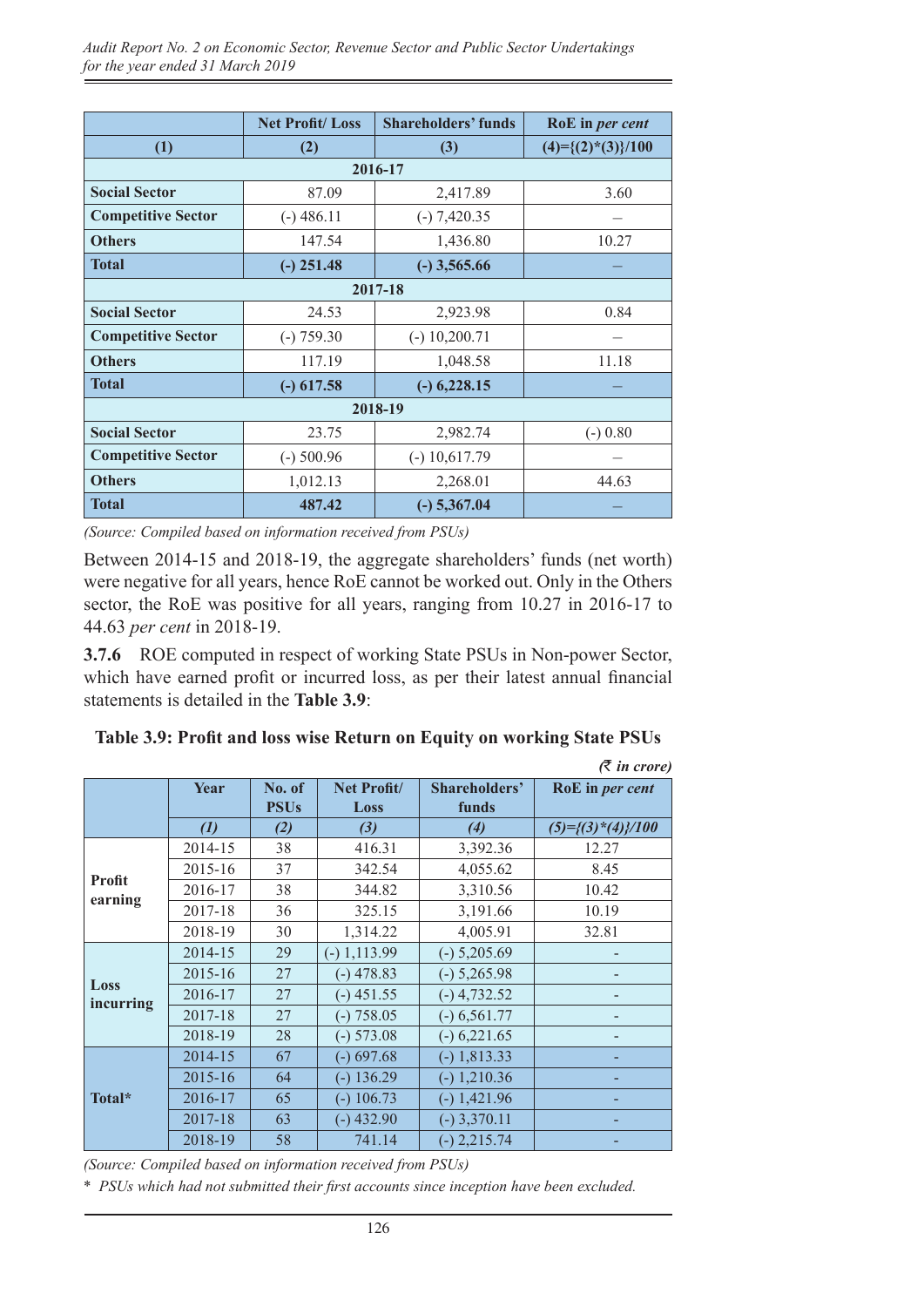For all the five years up to 2018-19, the aggregate shareholders' funds (net worth) were negative for Non-power PSUs. Therefore, the RoE was not worked out. During the last five years ending March 2019, the net income was positive only in 2018-19, which was mainly due to WBIDCL as mentioned in **paragraph 3.7.3**.

## *Return on Capital Employed*

**3.7.7** Return on Capital Employed (RoCE) is a ratio that measures a company's profitability and the efficiency with which its capital is employed. RoCE is calculated by dividing a company's earnings before interest and taxes (EBIT) by the capital employed<sup>179</sup>. The details of sector wise RoCE in respect of all Non-power State PSUs during the period from 2014-15 to 2018-19 are given in **Table 3.10**:

| $(3 \nvert n \text{ error})$ |              |                         |                       |  |  |  |  |  |  |
|------------------------------|--------------|-------------------------|-----------------------|--|--|--|--|--|--|
|                              | <b>EBIT</b>  | <b>Capital Employed</b> | RoCE (in per cent)    |  |  |  |  |  |  |
| (1)                          | (2)          | (3)                     | $(4)=\{(2)*(3)\}/100$ |  |  |  |  |  |  |
|                              | 2014-15      |                         |                       |  |  |  |  |  |  |
| <b>Social Sector</b>         | 1,056.07     | 12,857.44               | 8.21                  |  |  |  |  |  |  |
| <b>Competitive Sector</b>    | $(-)$ 262.31 | 770.25                  | $(-)$ 34.06           |  |  |  |  |  |  |
| <b>Others</b>                | 177.36       | 3,286.90                | 5.40                  |  |  |  |  |  |  |
| <b>Total</b>                 | 971.12       | 16,914.59               | 5.74                  |  |  |  |  |  |  |
|                              | 2015-16      |                         |                       |  |  |  |  |  |  |
| <b>Social Sector</b>         | 515.24       | 8,161.06                | 6.31                  |  |  |  |  |  |  |
| <b>Competitive Sector</b>    | $(-)$ 225.56 | $(-)$ 2,905.27          |                       |  |  |  |  |  |  |
| <b>Others</b>                | 176.88       | 2,145.83                | 8.24                  |  |  |  |  |  |  |
| <b>Total</b>                 | 466.56       | 7,401.62                | 6.30                  |  |  |  |  |  |  |
|                              | 2016-17      |                         |                       |  |  |  |  |  |  |
| <b>Social Sector</b>         | 405.24       | 4,042.17                | 10.03                 |  |  |  |  |  |  |
| <b>Competitive Sector</b>    | $(-) 544.67$ | $(-)$ 3,500.95          |                       |  |  |  |  |  |  |
| <b>Others</b>                | 215.99       | 3,208.31                | 6.73                  |  |  |  |  |  |  |
| <b>Total</b>                 | 76.56        | 3,749.53                | 2.04                  |  |  |  |  |  |  |
|                              | 2017-18      |                         |                       |  |  |  |  |  |  |
| <b>Social Sector</b>         | 262.45       | 4,763.53                | 5.51                  |  |  |  |  |  |  |
| <b>Competitive Sector</b>    | $(-)$ 359.26 | $(-) 5,963.15$          |                       |  |  |  |  |  |  |
| <b>Others</b>                | 160.02       | 3,027.98                | 5.28                  |  |  |  |  |  |  |
| <b>Total</b>                 | 63.21        | 1,828.36                | 3.46                  |  |  |  |  |  |  |
|                              | 2018-19      |                         |                       |  |  |  |  |  |  |
| <b>Social Sector</b>         | 349.89       | 4,035.96                | 8.67                  |  |  |  |  |  |  |
| <b>Competitive Sector</b>    | 391.82       | $(-) 6,664.49$          |                       |  |  |  |  |  |  |
| <b>Others</b>                | 1,068.64     | 3,663.18                | 29.17                 |  |  |  |  |  |  |
| <b>Total</b>                 | 1,810.35     | 1,034.65                | 174.97                |  |  |  |  |  |  |

## **Table 3.10: Sector wise Return on Capital Employed of all State PSUs in Non-power Sector**

*(Source: Compiled based on information received from PSUs)*

<sup>179</sup> *Capital employed = Paid up share capital + free reserves and surplus + long-term loans accumulated losses - deferred revenue expenditure. Figures are as per the latest year for which accounts of the PSUs are finalised.*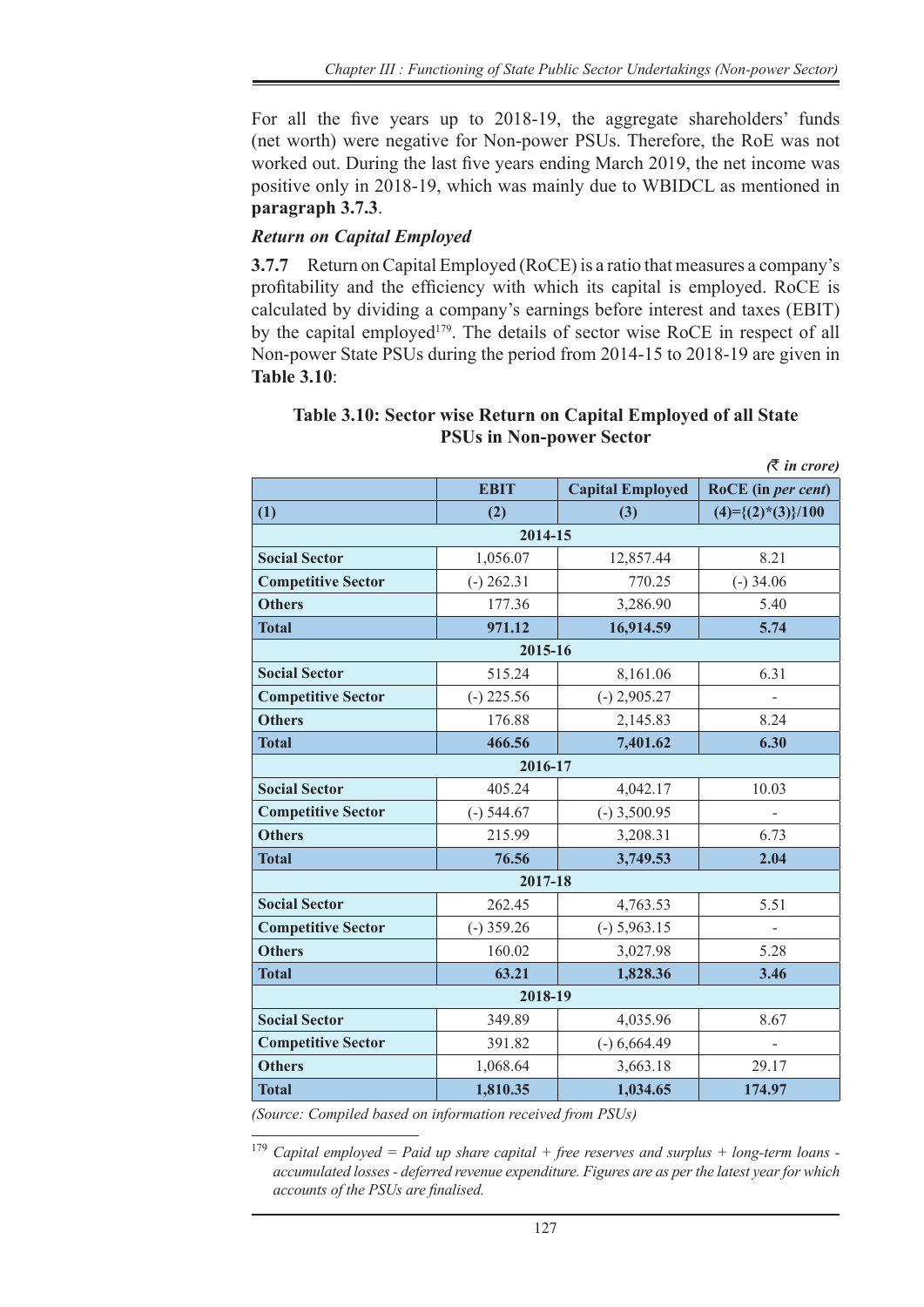During 2014-15 to 2018-19, the aggregate Return on Capital Employed ranged between 2.04 *per cent* and 174.97 *per cent*. However, RoCE of the competitive sector for the years 2015-16 to 2018-19 could not be worked out as capital employed was negative.

**3.7.8** The details of total RoCE of the profit making and loss incurring working State PSUs (Non-power) during the period from 2014-15 to 2018-19 are given in **Table 3.11**:

|                          |             |                       |              |                            | $(3 \nvert n \text{ error})$ |
|--------------------------|-------------|-----------------------|--------------|----------------------------|------------------------------|
|                          | <b>Year</b> | No. of<br><b>PSUs</b> | <b>EBIT</b>  | Capital<br><b>Employed</b> | <b>RoCE</b><br>(in per cent) |
|                          | (1)         | (2)                   | $(3)$        | (4)                        | $(5)=\{(3)*}(4)/100$         |
|                          | 2014-15     | 38                    | 959.13       | 9,383.64                   | 10.22                        |
|                          | 2015-16     | 37                    | 843.36       | 10,052.21                  | 8.39                         |
| <b>Profit</b><br>earning | 2016-17     | 38                    | 702.42       | 6,723.50                   | 10.45                        |
|                          | 2017-18     | 36                    | 521.43       | 6,285.34                   | 8.30                         |
|                          | 2018-19     | 30                    | 1,741.97     | 6,176.92                   | 28.20                        |
|                          | 2014-15     | 29                    | $(-)$ 332.28 | $(-) 627.94$               |                              |
|                          | 2015-16     | 27                    | $(-)$ 213.14 | $(-)$ 2,300.83             |                              |
| Loss<br>incurring        | 2016-17     | 27                    | $(-) 188.94$ | $(-) 1,803.99$             |                              |
|                          | 2017-18     | 27                    | $(-)$ 394.99 | $(-) 758.05$               |                              |
|                          | 2018-19     | 28                    | 177.96       | $(-)$ 3,249.44             |                              |
|                          | 2014-15     | 67                    | 626.85       | 8,755.70                   | 7.16                         |
| Total*                   | 2015-16     | 64                    | 630.22       | 7,751.38                   | 8.13                         |
|                          | 2016-17     | 65                    | 513.48       | 4,919.51                   | 10.44                        |
|                          | 2017-18     | 63                    | 126.44       | 5,527.29                   | 2.29                         |
|                          | 2018-19     | 58                    | 1,919.93     | 2,927.48                   | 65.58                        |

## **Table 3.11: Profit and loss wise RoCE of working State PSUs (Non-power Sector)**

*(Source: Compiled based on information received from PSUs)*

\* *PSUs which had not submitted their first accounts since inception have been excluded.*

From 2016-17 to 2018-19, the working PSUs in the Non-power Sector as a whole had a positive Return on Capital Employed (RoCE) ranging from 2.29 *per cent* to 65.58 *per cent*. Where their Capital Employed was negative, their RoCE could not be worked out.

## *Dividend Payout*

**3.7.9** The GoWB has not formulated any dividend policy. Out of 58 working PSUs, 30 PSUs earned profits during the year 2018-19, of which only three<sup>180</sup> PSUs paid dividend of  $\bar{\tau}$  1.17 crore during 2018-19. Dividend payout by working PSUs is shown in following table.

<sup>180</sup> *Saraswaty Press Limited (*` *1.10 crore), West Bengal Text Book Corporation (P) Limited (*` *0.02 crore) a subsidiary of Saraswaty Press Limited and Mackintosh Burn Limited (*` *0.05 crore).*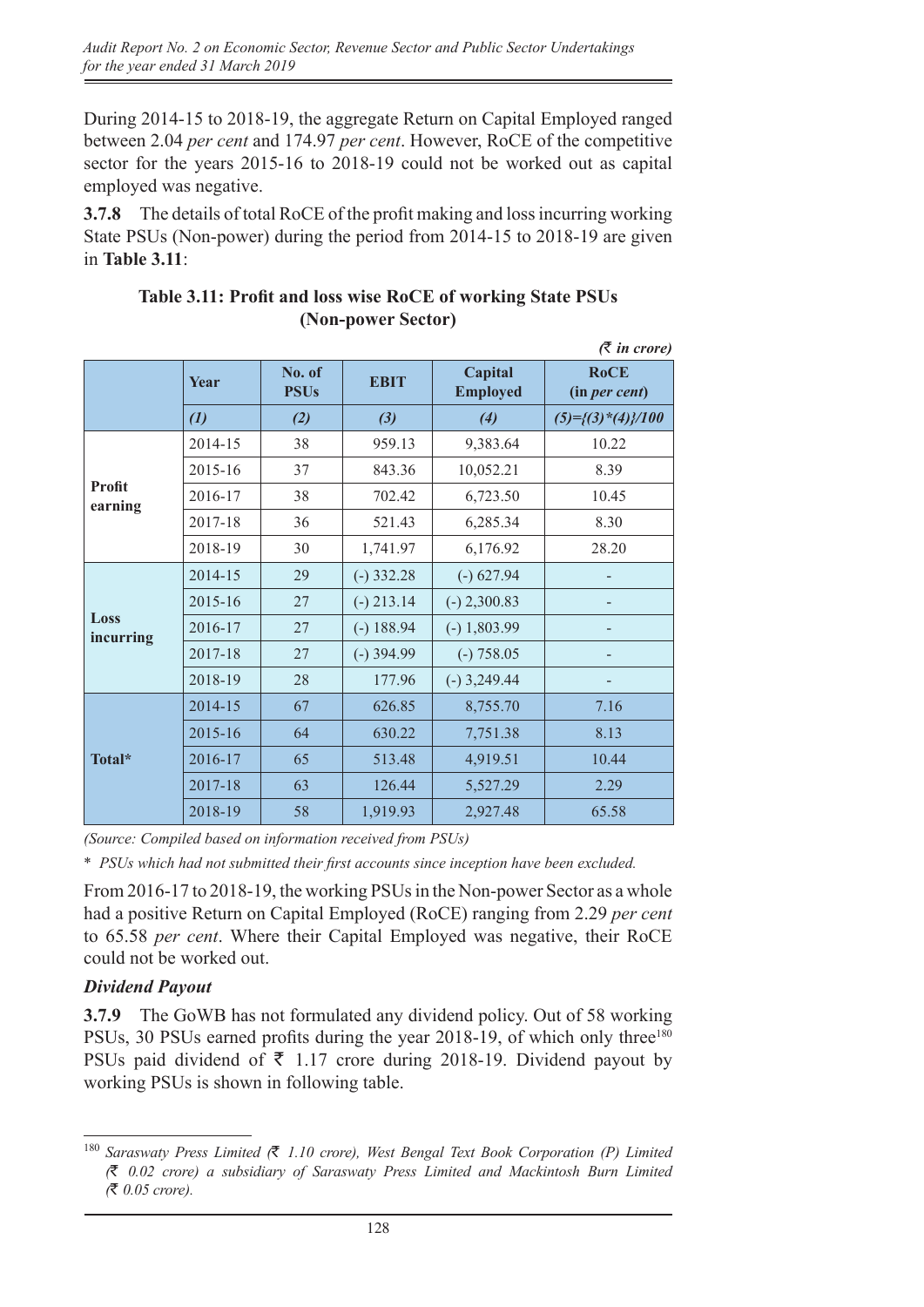| Year    | <b>Total working PSUs with</b><br>equity infused |                     | <b>Working PSUs</b><br>which earned profits<br>by GoWB, GoI and Others<br>during the year |                        |                                      | PSUs which declared/paid<br>dividend during<br>the year | <b>Dividend</b><br><b>Payout Ratio</b> |  |
|---------|--------------------------------------------------|---------------------|-------------------------------------------------------------------------------------------|------------------------|--------------------------------------|---------------------------------------------------------|----------------------------------------|--|
|         | No. of $PSUs$                                    | <b>Total equity</b> | No. of<br><b>PSUs</b>                                                                     | <b>Total</b><br>equity | <b>Number</b><br>of PSU <sub>s</sub> | Dividend declared/<br>paid by PSUs                      | (in per cent)                          |  |
| (1)     | (2)                                              | (3)                 | (4)                                                                                       | (5)                    | (6)                                  | (7)                                                     | $(8)=(7)/(5)*100$                      |  |
| 2014-15 | 67                                               | 4,573.34            | 38                                                                                        | 2,158.17               |                                      | 1.25                                                    | 0.06                                   |  |
| 2015-16 | 64                                               | 3,058.13            | 37                                                                                        | 2,602.89               | $\overline{4}$                       | 0.62                                                    | 0.02                                   |  |
| 2016-17 | 65                                               | 3,423.17            | 38                                                                                        | 2,118.00               | 6                                    | 0.63                                                    | 0.03                                   |  |
| 2017-18 | 63                                               | 3,546.60            | 36                                                                                        | 1,643.31               | $\overline{4}$                       | 0.71                                                    | 0.04                                   |  |
| 2018-19 | 58                                               | 3,570.91            | 30                                                                                        | 1,602.69               | 3                                    | 1.17                                                    | 0.08                                   |  |

*(*` *in crore)*

*(Source: Compiled from data provided by PSUs)*

The Dividend Payout Ratio during 2014-15 to 2018-19 was nominal at 0.02 *per cent* to 0.08 *per cent* only.

## *Erosion of Net worth*

**3.7.10** Net worth means the sum total of the paid-up capital and free reserves and surplus minus accumulated losses and deferred revenue expenditure. Essentially, it is a measure of what an entity is worth to the shareholders and is also referred to as shareholders' funds. A negative net worth indicates that the entire investment by the shareholders has been wiped out by accumulated losses and deferred revenue expenditure. The aggregate paid-up capital (including share application money), free reserves and surpluses and accumulated losses of 58 working State PSUs in the Non-power Sector as per their latest accounts<sup>181</sup> were  $\bar{\xi}$  3,570.91 crore and  $\bar{\xi}$  68.16 crore, respectively while accumulated losses was  $\bar{\xi}$  5,854.81 crore resulting in negative net worth of  $\bar{\xi}$  2,215.74 crore. The net worth of each State PSU (Non-power) is given at *Appendix-9*.

**Table 3.13** below indicates total paid up capital, total free reserves, total surpluses, total accumulated losses and net worth of the working PSUs during the period 2014-15 to 2018-19:

|         |                 |                                                            |                                |                |                                     | $(3 \nvert n \text{ error})$ |
|---------|-----------------|------------------------------------------------------------|--------------------------------|----------------|-------------------------------------|------------------------------|
| Year    | No. of<br>PSUs* | Paid up Capital<br>(including share)<br>application money) | <b>Free</b><br><b>Reserves</b> | <b>Surplus</b> | <b>Accumulated</b><br><b>Losses</b> | Net worth                    |
|         | $\overline{2}$  |                                                            | 4                              | 5              | 6                                   | $7=3+4+5-6$                  |
| 2014-15 | 67              | 4,573.34                                                   | 30.46                          |                | 6,417.13                            | $(-) 1,813.33$               |
| 2015-16 | 64              | 3,058.13                                                   | 30.28                          |                | 4,298.77                            | $(-) 1,210.36$               |
| 2016-17 | 65              | 3,376.93                                                   | 35.20                          |                | 4,834.09                            | $(-)$ 1,421.96               |
| 2017-18 | 63              | 3,546.60                                                   | 40.20                          |                | 6,956.91                            | $(-)$ 3,370.11               |
| 2018-19 | 58              | 3,570.91                                                   | 68.16                          |                | 5,854.81                            | $(-)$ 2,215.74               |

#### **Table 3.13: Net worth of working PSUs in Non-power Sector**

*(Source: Compiled based on information received from PSUs)*

\* *PSUs which had not submitted their first accounts since inception have been excluded.*

<sup>181</sup> *One PSU, namely WBSCST&OBCD&FC, had not submitted its first accounts till 30 September 2019.*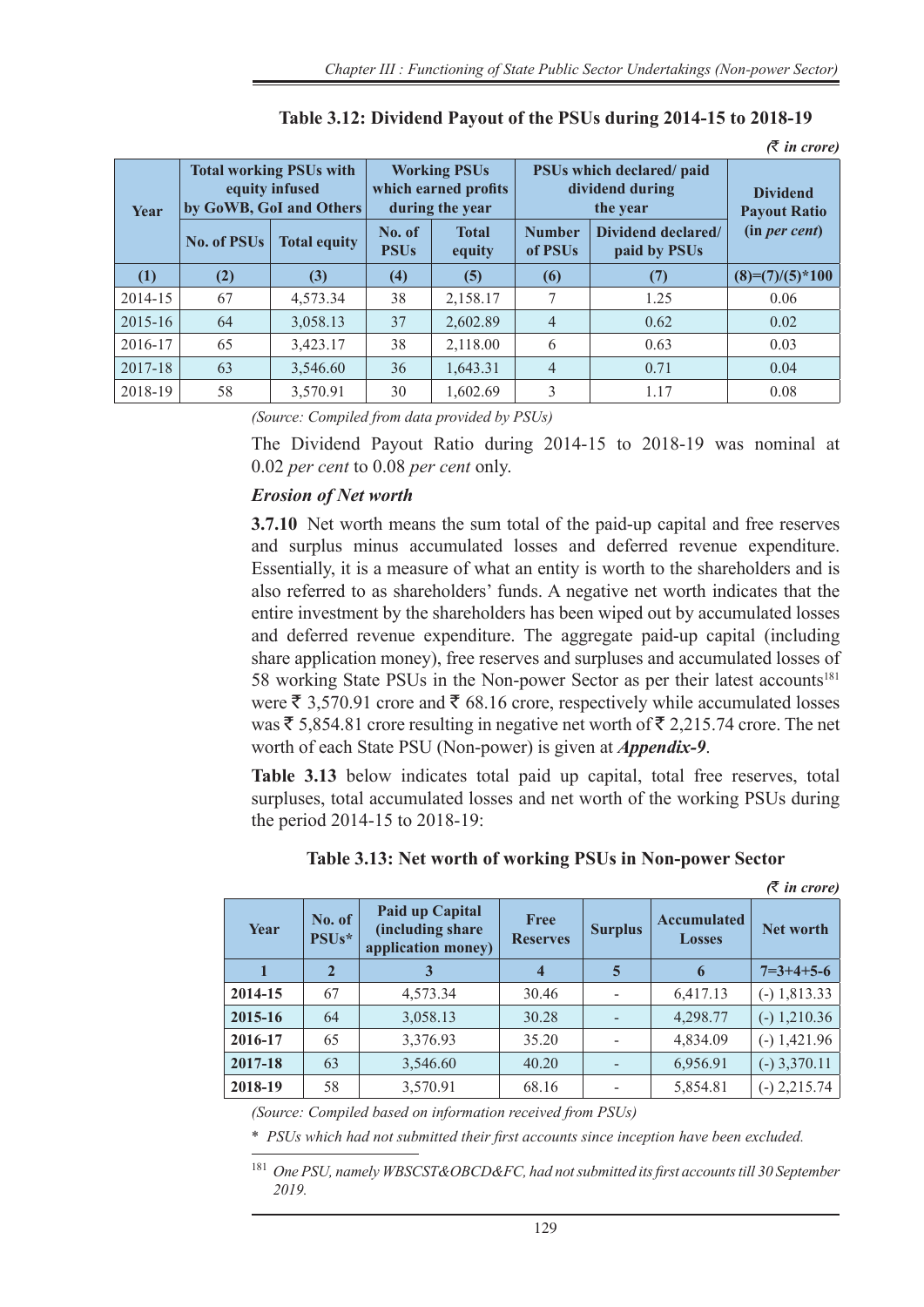As can be seen, the combined net worth of the working PSUs was negative during the five-year period. The negative net worth has decreased from  $\bar{\xi}$  1,813.33 crore in 2014-15 to  $\bar{\xi}$  3,370.11 crore in 2017-18, but improved to  $\bar{\xi}$  2,215.74 crore in 2018-19 due to reduction in accumulated losses.

## *Analysis of Long-term Loans of the State PSUs*

Analysis of the Long-term Loans of the PSUs which had leverage during 2014-15 to 2018-19 was carried out to assess the ability of the companies to service the debt owed by the companies to the Government, banks and other financial institutions. This is assessed through the interest coverage ratio and debt turnover ratio.

### *Interest Coverage Ratio*

**3.7.11** Interest coverage ratio is used to determine the ability of a PSU to pay interest on outstanding debt and is calculated by dividing earnings before interest and taxes (EBIT) of a PSU by interest expenses of the same period. The lower the ratio, the lesser is the ability of the PSU to pay interest on debt. An interest coverage ratio below one indicated that the PSU was not generating sufficient revenues to meet its expenses on interest. The details of interest coverage ratio in respect of PSUs which had interest burden during the period from 2014-15 to 2018-19 are given in **Table 3.14:**

| $(3 \nvert n \text{ error})$ |                                                                  |                 |                                                                                                                                      |                                                                                     |                                                                              |  |  |  |
|------------------------------|------------------------------------------------------------------|-----------------|--------------------------------------------------------------------------------------------------------------------------------------|-------------------------------------------------------------------------------------|------------------------------------------------------------------------------|--|--|--|
| <b>Year</b>                  | <b>Earnings</b><br><b>before</b><br>interest and<br>$tax$ (EBIT) | <b>Interest</b> | <b>Number of PSUs having</b><br>liability of loans from<br><b>Government and Banks</b><br>and other financial<br><b>institutions</b> | Number of<br><b>PSUs having</b><br><i>interest</i><br>coverage ratio<br>more than 1 | Number of<br><b>PSUs having</b><br>interest<br>coverage ratio<br>less than 1 |  |  |  |
| 2014-15                      | 495.82                                                           | 1,245.03        | 48                                                                                                                                   | 21                                                                                  | 27                                                                           |  |  |  |
| 2015-16                      | 830.20                                                           | 526.93          | 43                                                                                                                                   | 26                                                                                  | 17                                                                           |  |  |  |
| 2016-17                      | 413.47                                                           | 593.76          | 42                                                                                                                                   | 18                                                                                  | 24                                                                           |  |  |  |
| 2017-18                      | 67.73                                                            | 559.37          | 37                                                                                                                                   | 17                                                                                  | 20                                                                           |  |  |  |
| 2018-19                      | 1,755.56                                                         | 1,002.90        | 35                                                                                                                                   | 15                                                                                  | 20                                                                           |  |  |  |

**Table 3.14: Interest Coverage Ratio relating to State PSUs in the Non-power Sector**

*(Source: Compiled based on information received from PSUs)*

Of the 35 working Non-power State PSUs having liability of loans during 2018-19, 15 PSUs had interest coverage ratio of more than one whereas remaining 20 PSUs had interest coverage ratio below one. This indicates that these 20 PSUs could not generate sufficient revenues to meet their expenses on interest during the period.

## *Debt Turnover Ratio*

**3.7.12** During the last five years, the turnover of the working PSUs in the Non-power Sector recorded compounded annual growth of 8.64 *per cent* and compounded annual growth of debt was (-) 14.28 *per cent* due to which the debt turnover ratio improved from 0.74 in 2014-15 to 0.29 in 2018-19 as given in **Table 3.15**: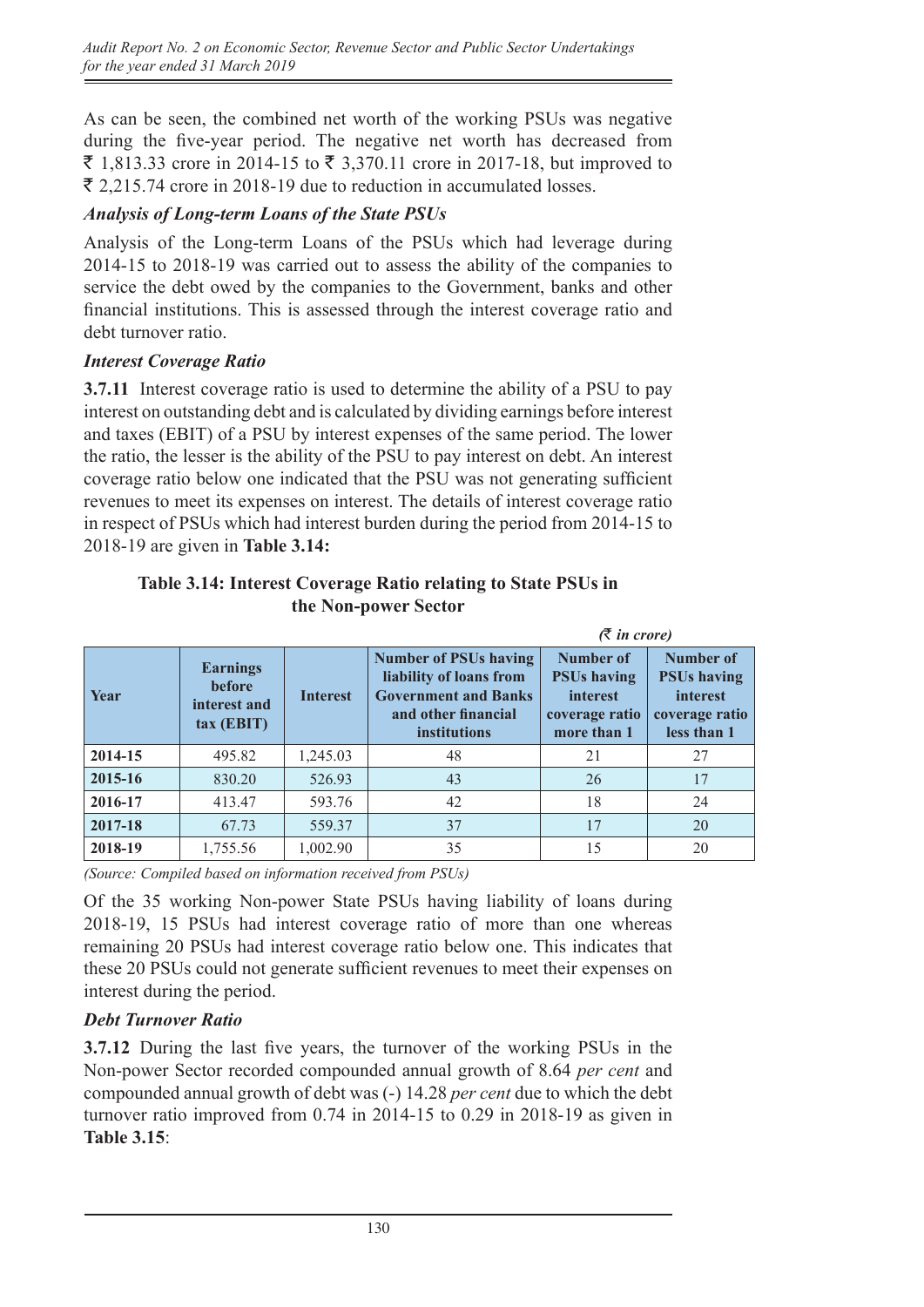#### **Table 3.15: Debt Turnover Ratio relating to the State PSUs in the Non-power Sector**

|                                                                       |           |          |                       |           | $(3 \nvert n \text{ error})$ |
|-----------------------------------------------------------------------|-----------|----------|-----------------------|-----------|------------------------------|
| <b>Particulars</b>                                                    | 2014-15   | 2015-16  | 2016-17               | 2017-18   | 2018-19                      |
| Debt from Government and others<br>(Banks and Financial Institutions) | 9,528.64  |          | $6,731.11$   4,122.03 | 4,229.80  | 5,143.22                     |
| Turnover                                                              | 12,883.63 | 4,167.37 | 4,285.30              | 11,058.04 | 17,953.65                    |
| Debt-Turnover Ratio                                                   | 0.74:1    | 1.62:1   | 0.96:1                | 0.38:1    | 0.29:1                       |

*(Source: Compiled based on information received from PSUs)*

The debt-turnover ratio ranged between 0.29 and 1.62 during this period.

### **3.8 Winding up of Inactive State PSUs**

**3.8.1** Nineteen PSUs were inactive for one to seventeen vears<sup>182</sup> as of 31 March 2019. The total investment, as per their latest finalised accounts up to September 2019, was  $\bar{\tau}$  1,430.61 crore (equity:  $\bar{\tau}$  172.14 crore, and loans:  $\bar{\xi}$  1,258.47 crore). Their total negative net worth was  $\bar{\xi}$  3,114.22 crore. The numbers of inactive PSUs at the end of each year for the five years ended 31 March 2019 is given below:

#### **Table 3.16: Inactive State PSUs**

| <b>Particulars</b>        | $2014 - 15$ | $2015-16$   2016-17 | $2017 - 18$ | 2018-19 |
|---------------------------|-------------|---------------------|-------------|---------|
| No. of inactive companies |             |                     |             |         |

*(Source: Compiled from the information included in Audit Reports (PSU), GoWB of respective years)*

The recent initiatives in management of assets in respect of 16 out of 19 inactive PSUs under administrative control of two departments, *viz.*, Department of Industry, Commerce and Enterprises (ICE) and Department of Micro, Small and Medium Enterprises and Textiles (MSME&T) was assessed by Audit, as shown in the following table-

| Sl.            | Department of Industry, Commerce and                      | SI.              | <b>Department of Micro, Small and Medium</b> |
|----------------|-----------------------------------------------------------|------------------|----------------------------------------------|
| No.            | Enterprises $183$ (ICE)                                   | No.              | Enterprises & Textiles (MSME & T)            |
| $\mathbf{1}$ . | National Iron & Steel Company (1984) Limited<br>(NISCO)   | 1.               | Kalyani Spinning Mills Limited (KSML)        |
| 2.             | Neo Pipes & Tubes Company Limited (NPT)                   | 2.               | West Dinajpur Spinning Mills Limited (WDSML) |
| 3.             | Lily Products Limited (LPL)                               | 3.               | West Bengal Handloom and Powerloom           |
| 4.             | West Bengal Plywood & Allied Products Limited<br>(WBPAPL) |                  | Development Corporation Limited (WBHPDCL)    |
| 5.             | Krishna Silicate and Glass (1987) Limited (KSGL)          | $\overline{4}$ . | West Bengal Projects Limited (WBPL)          |
| 6.             | Carter Pooler Engineering Company Limited (CPEL)          | 5.               | Pulver-Ash Projects Limited (PAPL)           |
| 7.             | West Bengal Sugar Industries Development                  | 6,               | West Bengal Ceramic Development Corporation  |
|                | Corporation Limited (WBSuIDCL)                            |                  | Limited (WBCDCL)                             |
| 8.             | Infusions (India) Limited (IIL)                           | 7.               | West Bengal State Leather Industries         |
| 9.             | West Bengal Tea Development Corporation Ltd<br>(WBTeDCL)  |                  | Development Corporation Limited (WBSLIDCL)   |

<sup>182</sup> *February 2002 to January 2017.*

<sup>183</sup> *With the bifurcation of the Department of Industry, Commerce & Enterprises in November 2019, seven PSUs {Srl. Nos. (1) to (7)} stood transferred to the Department of Public Enterprises and Industrial Reconstruction.*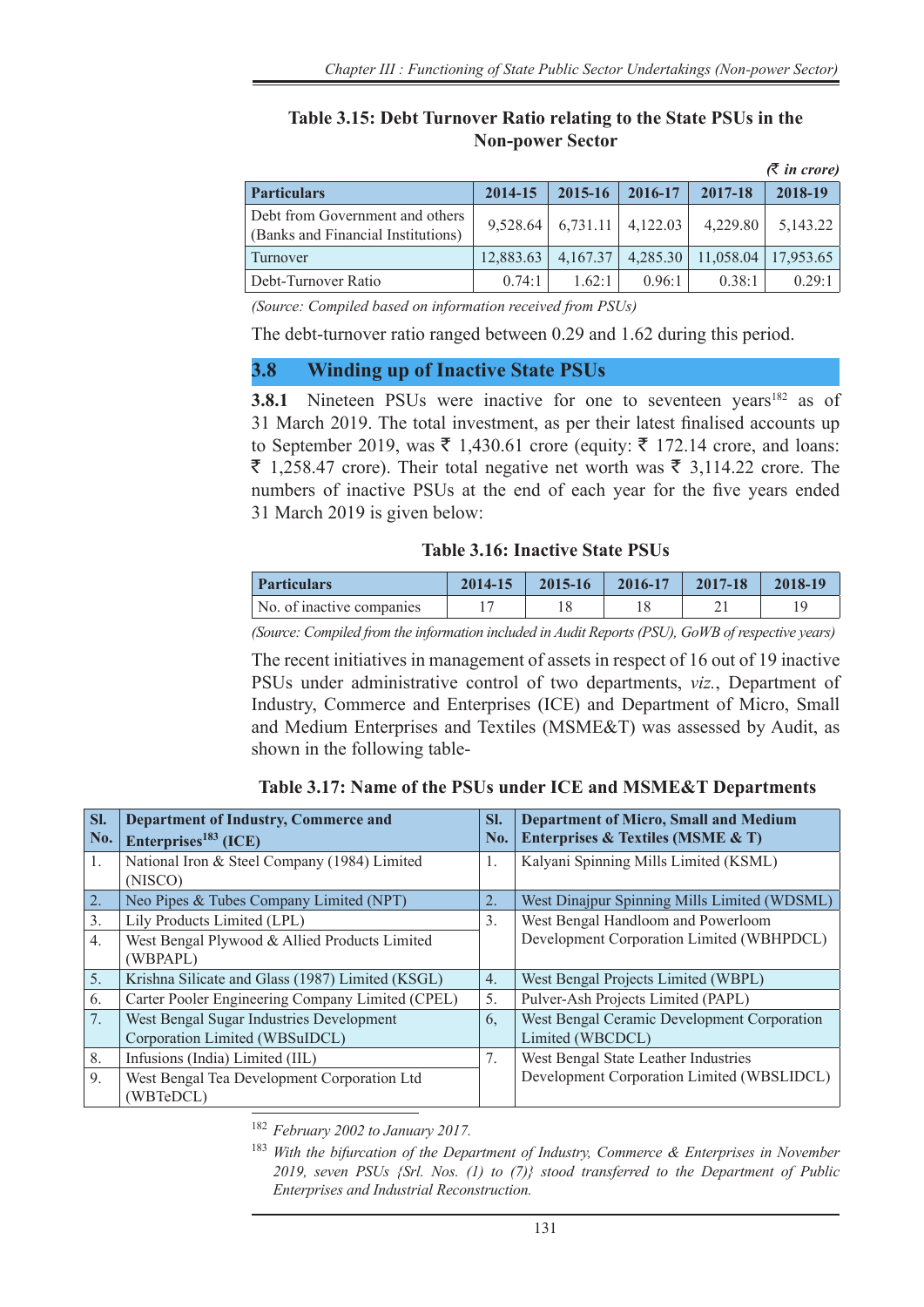Besides, the assets of one PSU wound up earlier, *viz.*, India Paper Pulp Company Limited (IPP Ltd.) under Department of ICE, had not yet been disposed.

**3.8.2** These 17 inactive PSUs had discontinued operations for periods ranging from four to 17 years. Records of the Registrar of Companies (RoC), however, showed seven PSUs as inactive and 10 PSUs as still working. Relinquishment of land and other fixed assets together with deployment of manpower was to be completed by March 2018. It was also observed that-

- As per accounts of 16 inactive PSUs, aggregate share capital<sup>184</sup> was  $\bar{\tau}$  172.51 crore. In addition, borrowings were  $\bar{\tau}$  1,208.04 crore along with accrued interest of  $\bar{\tau}$  1,857.17 crore. Borrowings included  $\bar{\tau}$  1,194.05 crore from State Government,  $\bar{\tau}$  0.38 crore from other State PSUs and  $\bar{\mathcal{F}}$  13.61 crore from financial institutions. Apart from these, these PSUs had liabilities of  $\bar{\tau}$  195.65 crore. Moreover, as IPP Limited was wound up in March 2004, no accounts were prepared thereafter.
- GoWB filed (June 2019) a petition under sections 271 and 272 of the Companies Act, 2013 with National Company Law Tribunal, Kolkata (NCLT) for winding-up of WBTeDCL, which was approved (November 2019) and an official liquidator appointed. Thereafter, the assets and properties of WBTeDCL were handed over to the official liquidator in January 2020. No such steps have been taken in respect of the other 16 PSUs.
- During 2018-19, GoWB provided  $\bar{\mathcal{R}}$  478.63 crore to NISCO ( $\bar{\mathcal{R}}$  345.21 crore) and NPT ( $\bar{\tau}$  133.42 crore) for repayment of GoWB loan and interest accrued up to March 2017 under West Bengal Development Finance Programme II, funded by the Asian Development Bank. However, similar settlement of dues, essential for winding up and dissolution of any PSU was not initiated for the remaining 14 PSUs till date (March 2019).
- Also, 1,470 out of 1,594 employees of these PSUs were utilised by different Government departments but could not be absorbed due to disparities of pay structure.

Hence, while both Departments concerned had made efforts for disposal/ sale of land and other assets since closure of the PSUs, it was not prioritised and several constraints remain unresolved. Therefore, the funds locked up inactive PSUs could not be redeployed for use in more productive sectors.

# **Compliance Audit Paragraphs**

**3.9** For the Report of the Comptroller and Auditor General of India (Public Sector Undertakings) for the year ended 31 March 2019, four compliance audit paragraphs were issued to the Additional Chief Secretaries/ Principal Secretaries/ Secretaries of the three Departments concerned with request to furnish replies within six weeks. Replies in respect of two audit paragraphs have been received from the State Government and suitably incorporated in this report.

<sup>184</sup> *Including share application money pending allotment*.